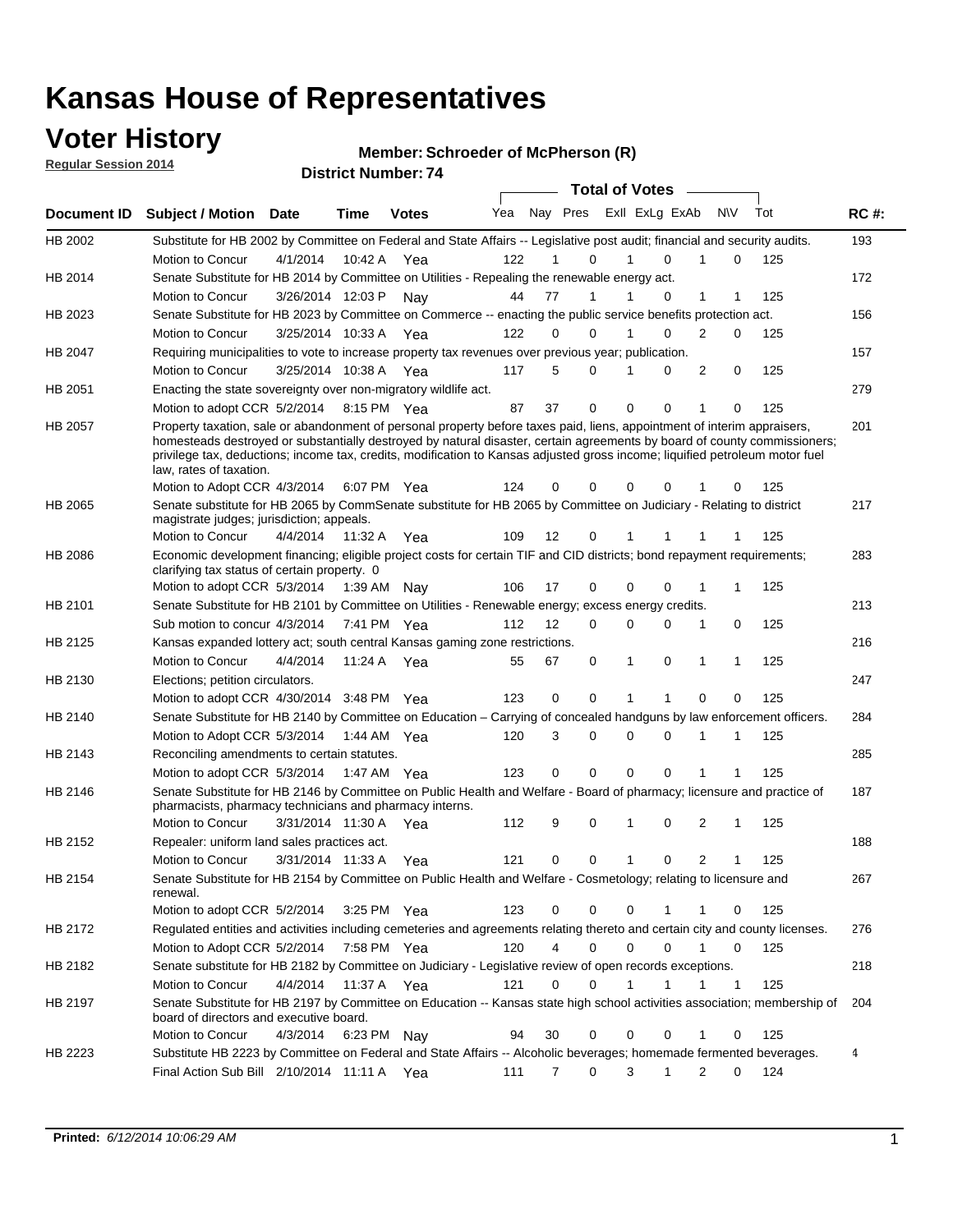| <b>Voter History</b><br><b>Regular Session 2014</b> |                                                                                                                                                                                                                                                            |                       |             | <b>District Number: 74</b> | Member: Schroeder of McPherson (R) |                |             |                       |                |          |           |     |             |
|-----------------------------------------------------|------------------------------------------------------------------------------------------------------------------------------------------------------------------------------------------------------------------------------------------------------------|-----------------------|-------------|----------------------------|------------------------------------|----------------|-------------|-----------------------|----------------|----------|-----------|-----|-------------|
|                                                     |                                                                                                                                                                                                                                                            |                       |             |                            |                                    |                |             | <b>Total of Votes</b> |                |          |           |     |             |
| Document ID                                         | <b>Subject / Motion Date</b>                                                                                                                                                                                                                               |                       | Time        | <b>Votes</b>               | Yea                                |                | Nav Pres    |                       | Exll ExLg ExAb |          | <b>NV</b> | Tot | <b>RC#:</b> |
| <b>HB 2223</b>                                      | Substitute for HB 2223 by Committee on Federal and State Affairs—Alcoholic beverages; homemade fermented beverages;<br>microbrewery gallonage expanded; liquor license length of citizenship.                                                              |                       |             |                            |                                    |                |             |                       |                |          |           |     | 205         |
| HB 2231                                             | Motion to Concur<br>Senate Substitute for Substitute for HB 2231 by Committee on Ways and Means - Appropriations for FY 2014, FY 2015, FY<br>2016, FY 2017 and FY 2018 for various state agencies; capital improvement projects; claims against the state. | 4/3/2014              | 6:27 PM Nay |                            | 115                                | 9              | $\Omega$    | 0                     | 0              | 1        | 0         | 125 | 282         |
| <b>HB 2246</b>                                      | Motion to adopt CCR 5/2/2014 9:48 PM Yea<br>Substitute for HB 2246 by Committee on Commerce, Labor and Economic Development - Peer review for certain licensed<br>technical professions.                                                                   |                       |             |                            | 70                                 | 54             | $\Omega$    | $\Omega$              | 0              |          | 0         | 125 | 38          |
|                                                     | <b>EFA Sub Bill</b>                                                                                                                                                                                                                                        | 2/21/2014 1:34 PM Yea |             |                            | 120                                | 0              | 0           |                       | 0              | 2        |           | 124 |             |
| HB 2246                                             | Substitute for HB 2246 by Committee on Commerce, Labor and Economic Development - Peer review for certain licensed<br>technical professions.                                                                                                               |                       |             |                            |                                    |                |             |                       |                |          |           |     | 260         |
|                                                     | Motion to Concur                                                                                                                                                                                                                                           | 5/2/2014              | 11:40 A Yea |                            | 124                                | 0              | 0           | 0                     |                | $\Omega$ | 0         | 125 |             |
| <b>HB 2272</b>                                      | Kansas expanded lottery act; southeast Kansas gaming zone; privilege fee and investment threshold amount reduced.                                                                                                                                          |                       |             |                            |                                    |                |             |                       |                |          |           |     | 200         |
|                                                     | Motion to Concur                                                                                                                                                                                                                                           | 4/2/2014              | 4:18 PM Nav |                            | 84                                 | 36             | $\Omega$    | $\Omega$              | 0              |          | Δ         | 125 |             |
| HB 2296                                             | Campaign finance; permitted uses of campaign funds; increased exemption amount for certain candidates; contributor<br>information; lobbyist filings.                                                                                                       |                       |             |                            |                                    |                |             |                       |                |          |           |     | 248         |
|                                                     | Motion to adopt CCR 4/30/2014 3:53 PM Yea                                                                                                                                                                                                                  |                       |             |                            | 119                                |                | $\Omega$    |                       |                | 0        | 0         | 125 |             |
| <b>HB 2296</b>                                      | Campaign finance; permitted uses of campaign funds; increased exemption amount for certain candidates; contributor<br>information; lobbyist filings.                                                                                                       |                       |             |                            |                                    |                |             |                       |                |          |           |     | 287         |
|                                                     | Motion to Override<br>Veto                                                                                                                                                                                                                                 | 5/30/2014 10:24 A Yea |             |                            | 96                                 | 5              | $\Omega$    | 0                     | 0              | $\Omega$ | 24        | 125 |             |
| <b>HB 2298</b>                                      | Senate Sub for HB 2298 by Committee on Judiciary - Uniform controlled substances act. Senate Sub for HB 2298 by<br>Committee on Judiciary - Uniform controlled substances act.                                                                             |                       |             |                            |                                    |                |             |                       |                |          |           |     | 209         |
|                                                     | Motion to Concur                                                                                                                                                                                                                                           | 4/3/2014              | 6:40 PM Yea |                            | 123                                |                | 0           | 0                     | 0              | 1        | 0         | 125 |             |
| HB 2303                                             | Relating to driver's license fees; driving under the influence equipment fund.                                                                                                                                                                             |                       |             |                            |                                    |                |             |                       |                |          |           |     | 1           |
|                                                     | Motion to adopt CCR 1/22/2014 11:45 A Yea                                                                                                                                                                                                                  |                       |             |                            | 109                                | 11             | $\mathbf 0$ | 1                     | $\Omega$       | 4        | $\Omega$  | 125 |             |
| HB 2312                                             | Local governments; investment of idle funds; changes.                                                                                                                                                                                                      |                       |             |                            |                                    |                |             |                       |                |          |           |     | 253         |
|                                                     | Motion to Concur                                                                                                                                                                                                                                           | 5/1/2014              | 4:31 PM Yea |                            | 123                                | $\overline{2}$ | $\Omega$    | 0                     | $\Omega$       | $\Omega$ | $\Omega$  | 125 |             |
| HB 2338                                             | Substitute for HB 2338 by Committee on Ways and Means - Judicial branch; supplemental appropriation for fiscal year 2015,                                                                                                                                  |                       |             |                            |                                    |                |             |                       |                |          |           |     | 229         |

year 2015, 229 Motion to Adopt CCR 4/4/2014 7:17 PM Yea 66 57 0 0 0 2 0 125 judiciary operations; increasing various docket fees and creating new docket fees; annually, allowing the allocation of a budget for each judicial district court operations, chief judge would have the authority to expend funds as necessary to carry out the functions of such district if such chief judge elected to do so, including establishing what court personnel are necessary and their compensation; district court judges in judicial district elect chief judge and court of appeals judges elect chief judge of the court of appeals; district judge and district magistrate judge vacancies; statutory authority for longevity bonus for judicial branch employees repealed; nonseverability clause. 7:17 PM Yea 66 57 0 0 0 2 0 Senate Substitute for HB 2378 by Committee on Assessment and Taxation - Providing sales tax exemption for sales of certain 189 HB 2378

3/31/2014 Motion to Concur Yea 125 11:35 A 117 4 0 0 21 1 machinery and equipment used for surface mining activities. Senate Substitute for HB 2389 by Committee on Judiciary - Crimes and criminal procedure; mistreatment of a dependent adult 277 Motion to Adopt CCR 5/2/2014 8:05 PM Yea 123 1 0 0 0 1 0 125 HB 2389 or an elder person; RICO; warrants; discharge of certain persons; appeals. 28 2/21/2014 Final Action Yea 124 11:13 A 120 1 0 0 20 1 HB 2398 Amended Relating to the Kansas revised limited liability company act. 163 3/26/2014 HB 2402 National day of the cowboy.

|         | <b>Final Action</b>                                                               | 3/26/2014 10:55 A |         | Yea | 116 |      |          |                |  | 125 |    |  |
|---------|-----------------------------------------------------------------------------------|-------------------|---------|-----|-----|------|----------|----------------|--|-----|----|--|
| HB 2417 | Expansion of rural opportunity zones.                                             |                   |         |     |     |      |          |                |  |     | 61 |  |
|         | <b>Final Action</b><br>Amended                                                    | 2/27/2014         | 10:16 A | Yea | 104 | - 19 | $\Omega$ | $\overline{0}$ |  | 124 |    |  |
| HB 2418 | Adult care home licensure act; removal of outdated rule and regulation reference. |                   |         |     |     |      |          |                |  |     |    |  |
|         | <b>Final Action</b>                                                               | 2/12/2014         | 11:20 A | Yea | 121 |      |          |                |  | 124 |    |  |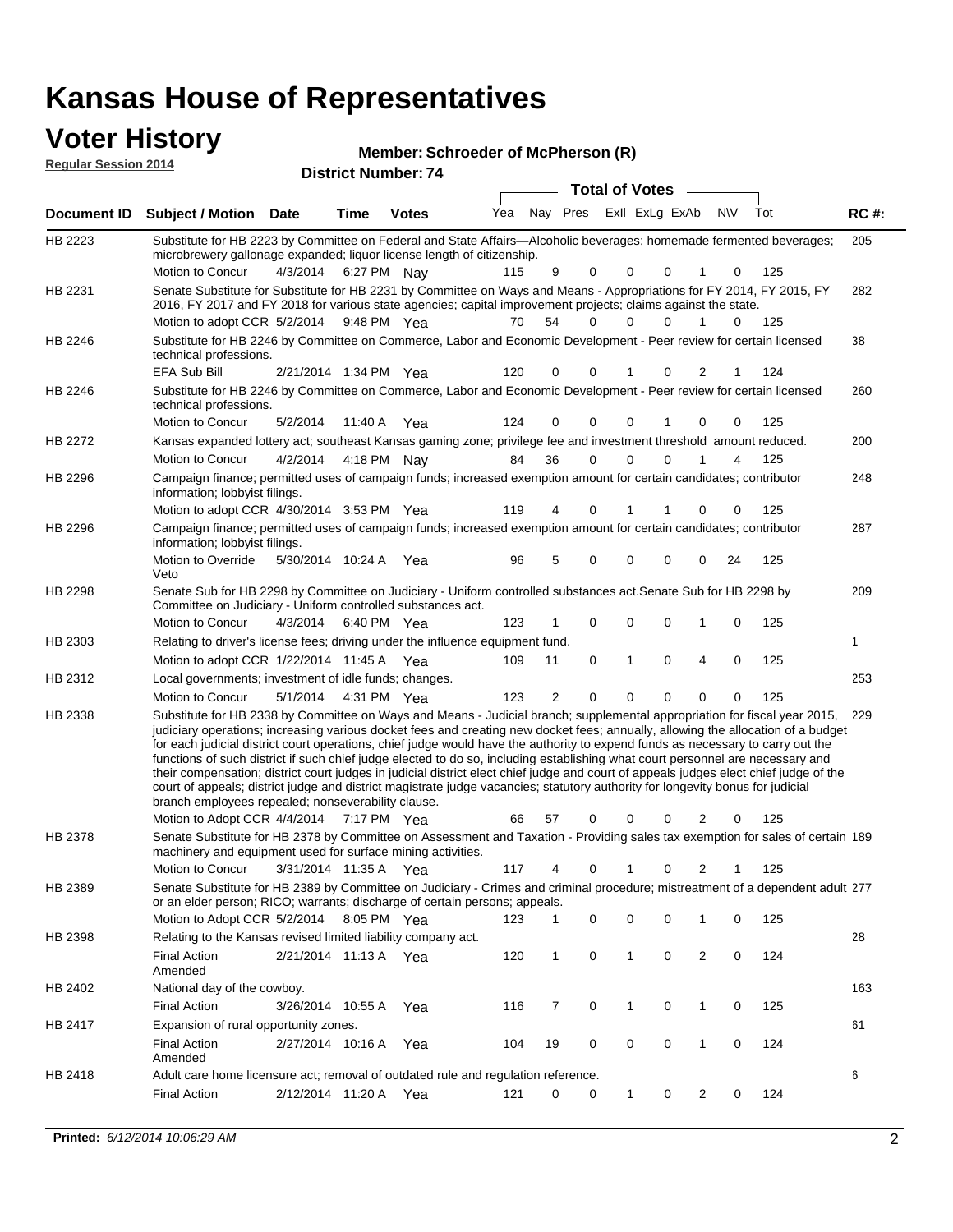### **Voter History**

**Regular Session 2014**

#### **Member: Schroeder of McPherson (R)**

|             |                                                                                                                                                                                                                                                                                                                                                      |                       |             | DISTICT MAILDEL 14 |     |          |          |              | <b>Total of Votes</b> |                |              |     |                |
|-------------|------------------------------------------------------------------------------------------------------------------------------------------------------------------------------------------------------------------------------------------------------------------------------------------------------------------------------------------------------|-----------------------|-------------|--------------------|-----|----------|----------|--------------|-----------------------|----------------|--------------|-----|----------------|
| Document ID | <b>Subject / Motion</b>                                                                                                                                                                                                                                                                                                                              | Date                  | Time        | <b>Votes</b>       | Yea |          | Nay Pres |              | Exll ExLg ExAb        |                | N\V          | Tot | <b>RC#:</b>    |
| HB 2418     | Kansas department for aging and disability services; adult care homes                                                                                                                                                                                                                                                                                |                       |             |                    |     |          |          |              |                       |                |              |     | 221            |
|             | <b>Motion to Concur</b>                                                                                                                                                                                                                                                                                                                              | 4/4/2014              | 11:49 A     | Yea                | 122 | 0        | 0        | 1            | 1                     | 1              | 0            | 125 |                |
| HB 2419     | City annexation; fire district territory; detachment.                                                                                                                                                                                                                                                                                                |                       |             |                    |     |          |          |              |                       |                |              |     | 120            |
|             | <b>Final Action</b>                                                                                                                                                                                                                                                                                                                                  | 3/17/2014 11:19 A     |             | Yea                | 122 | 0        | 0        | 0            | 0                     | $\overline{2}$ | $\mathbf{1}$ | 125 |                |
| HB 2419     | City annexation; fire district territory; detachment.                                                                                                                                                                                                                                                                                                |                       |             |                    |     |          |          |              |                       |                |              |     | 196            |
|             | Motion to Concur                                                                                                                                                                                                                                                                                                                                     | 4/2/2014              | 10:32 A     | Yea                | 122 | 0        | 0        | 0            | 0                     | $\overline{2}$ | 1            | 125 |                |
| HB 2420     | School crossing quards.                                                                                                                                                                                                                                                                                                                              |                       |             |                    |     |          |          |              |                       |                |              |     | 5              |
|             | <b>Final Action</b><br>Amended                                                                                                                                                                                                                                                                                                                       | 2/10/2014 11:12 A     |             | Yea                | 118 | 0        | 0        | 3            | 1                     | $\overline{2}$ | 0            | 124 |                |
| HB 2420     | School crossing guards.                                                                                                                                                                                                                                                                                                                              |                       |             |                    |     |          |          |              |                       |                |              |     | 197            |
|             | Motion to Concur                                                                                                                                                                                                                                                                                                                                     | 4/2/2014              | 10:34 A     | Yea                | 123 | 0        | 0        | 0            | 0                     | 2              | 0            | 125 |                |
| HB 2422     | Defining watercraft for purposes of taxation.                                                                                                                                                                                                                                                                                                        |                       |             |                    |     |          |          |              |                       |                |              |     | 14             |
|             | <b>Final Action</b><br>Amended                                                                                                                                                                                                                                                                                                                       | 2/14/2014 11:13 A     |             | Yea                | 118 | 0        | 0        | 2            | $\mathbf 0$           | $\overline{4}$ | 0            | 124 |                |
| HB 2424     | Robert G. (Bob) Bethell interchange.                                                                                                                                                                                                                                                                                                                 |                       |             |                    |     |          |          |              |                       |                |              |     | 85             |
|             | <b>EFA Sub Bill</b>                                                                                                                                                                                                                                                                                                                                  | 2/27/2014 4:03 PM Yea |             |                    | 119 | 4        | 0        | $\Omega$     | $\Omega$              | 1              | 0            | 124 |                |
| HB 2424     | Substitute for HB 2424 by Committee on Transportation - Designating the Robert G. (Bob) Bethell interchange; the SGT David 190<br>Enzbrenner memorial highway; t the Pack S Clair highway; the ancient Indian traders trail; the Harper county veterans<br>memorial highway; the Bonnie Huy memorial highway; the Bonnie Sharp memorial interchange. |                       |             |                    |     |          |          |              |                       |                |              |     |                |
|             | Motion to Concur                                                                                                                                                                                                                                                                                                                                     | 3/31/2014 11:37 A Yea |             |                    | 117 | 3        | $\Omega$ | 1            | 0                     | $\overline{2}$ | 2            | 125 |                |
| HB 2429     | Making the water conservation program part of and supplemental to the Kansas water appropriation act.                                                                                                                                                                                                                                                |                       |             |                    |     |          |          |              |                       |                |              |     | $\overline{7}$ |
|             | <b>Final Action</b><br>Amended                                                                                                                                                                                                                                                                                                                       | 2/12/2014 11:22 A Yea |             |                    | 121 | $\Omega$ | $\Omega$ | 1            | 0                     | $\overline{2}$ | $\mathbf 0$  | 124 |                |
| HB 2430     | Promoting employment across Kansas act; benefits.                                                                                                                                                                                                                                                                                                    |                       |             |                    |     |          |          |              |                       |                |              |     | 90             |
|             | <b>EFA Sub Bill</b>                                                                                                                                                                                                                                                                                                                                  | 2/27/2014 4:08 PM Yea |             |                    | 110 | 13       | 0        | $\mathbf 0$  | 0                     |                | 0            | 124 |                |
| HB 2430     | Substitute for HB 2430 by Committee on Commerce, Labor and Economic Development - Promoting employment across                                                                                                                                                                                                                                        |                       |             |                    |     |          |          |              |                       |                |              |     | 278            |
|             | Kansas act; benefits.<br>Motion to adopt CCR 5/2/2014                                                                                                                                                                                                                                                                                                |                       | 8:09 PM Yea |                    | 114 | 10       | 0        | 0            | 0                     | 1              | 0            | 125 |                |
| HB 2433     | Relating to the Kansas uniform securities act.                                                                                                                                                                                                                                                                                                       |                       |             |                    |     |          |          |              |                       |                |              |     | 62             |
|             | <b>Final Action</b><br>Amended                                                                                                                                                                                                                                                                                                                       | 2/27/2014 10:17 A Yea |             |                    | 123 | 0        | 0        | $\mathbf 0$  | $\mathbf 0$           | 1              | 0            | 124 |                |
| HB 2433     | Relating to the Kansas uniform securities act.                                                                                                                                                                                                                                                                                                       |                       |             |                    |     |          |          |              |                       |                |              |     | 243            |
|             | Motion to adopt CCR 4/30/2014 3:27 PM Yea                                                                                                                                                                                                                                                                                                            |                       |             |                    | 123 | $\Omega$ | $\Omega$ | 1            | 1                     | $\Omega$       | 0            | 125 |                |
| HB 2436     | Substitute for HB 2436 by Committee on Vision 2020 - Boards of cosmetology and barbering; agreements on inspectors of<br>dual-licensed facilities.                                                                                                                                                                                                   |                       |             |                    |     |          |          |              |                       |                |              |     | 19             |
|             | Final Action Sub Bill 2/19/2014 11:32 A                                                                                                                                                                                                                                                                                                              |                       |             | Yea                | 122 | ი        | 0        | O            | 0                     | 2              | 0            | 124 |                |
| HB 2436     | Substitute for HB 2436 by Committee on Vision 2020 - Boards of cosmetology and barbering; agreements on inspectors of<br>dual-licensed facilities.                                                                                                                                                                                                   |                       |             |                    |     |          |          |              |                       |                |              |     | 206            |
|             | Motion to Concur                                                                                                                                                                                                                                                                                                                                     | 4/3/2014              | 6:30 PM Yea |                    | 117 | 7        | 0        | 0            | 0                     | 1              | 0            | 125 |                |
| HB 2440     | Emerging industry investment act; treatment of certain bioscience companies.                                                                                                                                                                                                                                                                         |                       |             |                    |     |          |          |              |                       |                |              |     | 39             |
|             | <b>Emergency Final</b><br>Action                                                                                                                                                                                                                                                                                                                     | 2/21/2014 1:36 PM Yea |             |                    | 116 | 4        | 0        | $\mathbf{1}$ | 0                     | 2              | $\mathbf{1}$ | 124 |                |
| HB 2442     | Escalating penalties for repeat felony evade and elude cases.                                                                                                                                                                                                                                                                                        |                       |             |                    |     |          |          |              |                       |                |              |     | 107            |
|             | EFA Sub Bill                                                                                                                                                                                                                                                                                                                                         | 2/27/2014 4:32 PM Yea |             |                    | 111 | 12       | 0        | 0            | 0                     | $\mathbf{1}$   | 0            | 124 |                |
| HB 2444     | Spendthrift trusts.                                                                                                                                                                                                                                                                                                                                  |                       |             |                    |     |          |          |              |                       |                |              |     | 36             |
|             | <b>Emergency Final</b><br><b>Action Amend</b>                                                                                                                                                                                                                                                                                                        | 2/21/2014 1:32 PM Yea |             |                    | 120 | 0        | 0        | $\mathbf{1}$ | 0                     | $\overline{2}$ | $\mathbf{1}$ | 124 |                |
| HB 2444     | Spendthrift trusts.                                                                                                                                                                                                                                                                                                                                  |                       |             |                    |     |          |          |              |                       |                |              |     | 198            |
|             | Motion to Concur                                                                                                                                                                                                                                                                                                                                     | 4/2/2014              | 10:37 A Yea |                    | 123 | 0        | 0        | 0            | 0                     | $\overline{2}$ | 0            | 125 |                |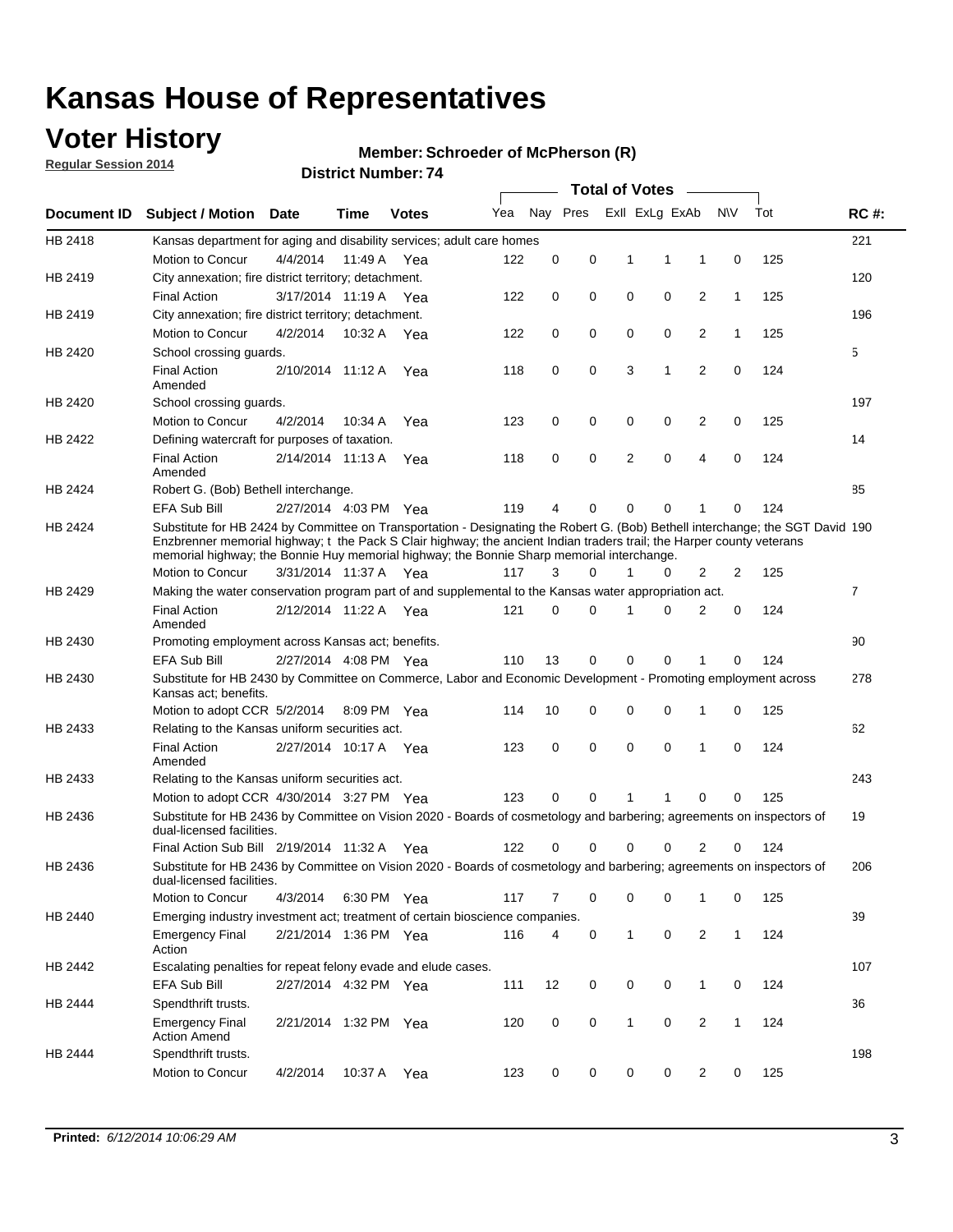#### **Voter History**

**Regular Session 2014**

| Member: Schroeder of McPherson (R) |  |
|------------------------------------|--|
|------------------------------------|--|

**Document ID Subject / Motion Date Time Votes** Yea Nay Pres ExII ExLg ExAb N\V Tot RC #: **District Number: 74 Date Votes Total of Votes Time** ExII ExLg ExAb 63 2/27/2014 Final Action Yea 124 10:19 A 123 0 0 0 10 0 HB 2445 Amended Allowing for criminal discovery materials to be provided to defendant or defendant's counsel. 8 2/12/2014 Final Action Yea 124 11:23 A 121 0 0 0 20 1 HB 2446 District courts; court trustee operations fund. judicial process; concerning sentencing dispositions, probation and postrelease supervision; concerning expungement of driving under the influence and criminal refusal convictions; concerning trials, conduct of jury after case is submitted. 239 Motion to adopt CCR 4/30/2014 3:01 PM Yea  $121 \quad 2 \quad 0 \quad 1 \quad 1 \quad 0 \quad 0 \quad 125$ HB 2446 Senate Substitute for HB 2446 by Committee on Judiciary - Courts; allocating moneys from driver's license fees to judicial branch nonjudicial salary adjustment fund; allowing chief justice to authorize expenditures from court trustee operations fund in certain judicial districts; time limits for court decisions. 29 2/21/2014 Final Action Yea 124 11:14 A 119 2 0 0 20 1 HB 2447 Amended Real property; trespass and liability. 202 Motion to Adopt CCR 4/3/2014 6:10 PM Yea  $122$  2 0 0 0 1 0 125 HB 2447 Real property; trespass and liability. 30 2/21/2014 Final Action Yea 124 HB 2448 Interference with judicial process. 11:16 A 121 0 0 0 20 1 240 Motion to adopt CCR 4/30/2014 3:10 PM Yea  $116$  7 0 1 1 0 0 125 HB 2448 Senate Substitute for HB 2448 by Committee on Judiciary - Updating provisions relating to the Kansas bureau of investigation's DNA database; amending the crime of interference with 96 2/27/2014 EFA Sub Bill Yea 124 4:18 PM 64 59 0 0 10 0 HB 2451 Electric utilities; creating the electric highway fee. 207 4/3/2014 HB 2451 Motion to Concur Yea 125 6:34 PM 94 30 0 0 10 0 Substitute for HB 2451 by Committee on Transportation - Increasing registration fees for electric vehicles. 41 2/21/2014 EFA Sub Bill Yea 124 1:39 PM 120 0 0 0 21 1 HB 2452 Substitute for HB 2452 by Committee on Transportation - Distinctive license plates; donate life, disabled veterans, rotary international, Kansas horse council. 208 4/3/2014 HB 2452 Motion to Concur Yea 125 6:37 PM 123 1 0 0 10 0 Substitute for HB 2452 by Committee on Transportation - Distinctive license plates; donate life, disabled veterans, rotary international, Kansas horse council, motorcycles. 9 2/12/2014 Final Action Yea 124 11:28 A 72 49 0 0 20 1 HB 2453 Amended Protecting religious freedom regarding marriage. 108 3/6/2014 HB 2455 Emergency Final Yea 125 11:23 A 119 1 1 0 20 2 Action Amend Property tax exemption for certain utility systems located on military installation. 49 2/26/2014 Final Action Yea 124 11:32 A 100 23 0 0 10 0 HB 2456 Amended Property taxation; defining commercial and industrial machinery and equipment; motor vehicles, members of military service and active guard and reservists. 50 2/26/2014 Final Action Yea 124 11:33 A 123 0 0 0 10 0 HB 2463 Amended Creating civil liability for acts of terrorism; forfeiture of property related to violations of certain criminal acts. 194 4/1/2014 HB 2463 Motion to Concur 4/1/2014 10:46 A Yea 123 0 0 1 0 1 0 125 Creating civil liability for acts of terrorism; forfeiture of property related to violations of certain criminal acts. 10:46 A 15 2/14/2014 Final Action Yea 124 11:14 A 118 0 0 0 40 2 HB 2464 Amended Allowing banks, trust companies and savings and loans to claim the expensing deduction for privilege tax filers under the Kansas income tax act.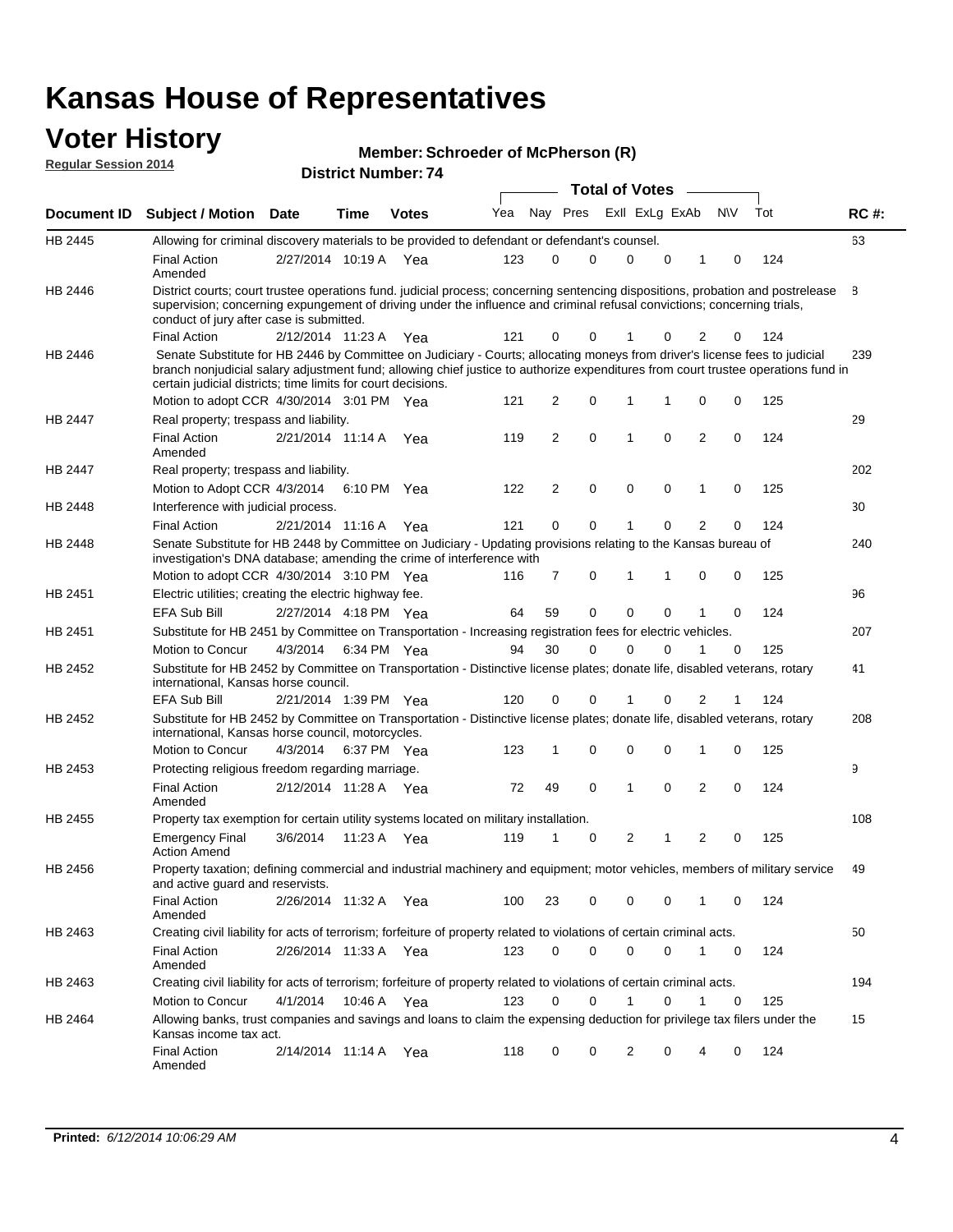### **Voter History**

**Regular Session 2014**

#### **Member: Schroeder of McPherson (R)**

|                    |                                                                                                                                                                             |                       |             |              |     |                | <b>Total of Votes</b> |              |                         |                |             |     |             |
|--------------------|-----------------------------------------------------------------------------------------------------------------------------------------------------------------------------|-----------------------|-------------|--------------|-----|----------------|-----------------------|--------------|-------------------------|----------------|-------------|-----|-------------|
| <b>Document ID</b> | <b>Subject / Motion Date</b>                                                                                                                                                |                       | Time        | <b>Votes</b> | Yea |                |                       |              | Nay Pres ExII ExLg ExAb |                | N\V         | Tot | <b>RC#:</b> |
| HB 2466            | Relating to administrative procedure; judicial review.                                                                                                                      |                       |             |              |     |                |                       |              |                         |                |             |     | 37          |
|                    | <b>Emergency Final</b><br><b>Action Amend</b>                                                                                                                               | 2/21/2014 1:33 PM Yea |             |              | 118 | 2              | 0                     | 1            | $\mathbf 0$             | 2              | 1           | 124 |             |
| <b>HB 2470</b>     | Purchasing authority for certain insurance by the state board of regents for state educational institutions.                                                                |                       |             |              |     |                |                       |              |                         |                |             |     | 16          |
|                    | <b>Final Action</b>                                                                                                                                                         | 2/17/2014 11:20 A Yea |             |              | 120 | 0              | 0                     | 3            | 0                       | 1              | 0           | 124 |             |
| HB 2475            | Personal financial literacy program as a requirement for high school graduation.                                                                                            |                       |             |              |     |                |                       |              |                         |                |             |     | 126         |
|                    | <b>Final Action</b><br>Amended                                                                                                                                              | 3/19/2014 11:22 A Yea |             |              | 110 | 12             | 0                     | 0            | 1                       | 2              | 0           | 125 |             |
| HB 2478            | Venue for crimes committed with an electronic device.                                                                                                                       |                       |             |              |     |                |                       |              |                         |                |             |     | 51          |
|                    | <b>Final Action</b>                                                                                                                                                         | 2/26/2014 11:34 A     |             | Yea          | 123 | 0              | 0                     | $\Omega$     | $\mathbf 0$             | 1              | $\mathbf 0$ | 124 |             |
| HB 2479            | Removing 2015 sunset provision from law requiring ignition interlock device after first test failure or alcohol or drug-related<br>conviction.                              |                       |             |              |     |                |                       |              |                         |                |             |     | 115         |
|                    | <b>Final Action</b><br>Amended                                                                                                                                              | 3/14/2014 11:14 A     |             | Yea          | 117 | 0              | 0                     | 2            | 1                       | 4              | 1           | 125 |             |
| HB 2479            | Removing 2015 sunset provision from law requiring ignition interlock device after first test failure or alcohol or drug-related<br>conviction.                              |                       |             |              |     |                |                       |              |                         |                |             |     | 210         |
|                    | Motion to Concur                                                                                                                                                            | 4/3/2014              |             | 6:47 PM Yea  | 122 | $\overline{2}$ | 0                     | $\mathbf 0$  | 0                       | 1              | 0           | 125 |             |
| HB 2480            | Repealing the review of TeleKansas I.                                                                                                                                       |                       |             |              |     |                |                       |              |                         |                |             |     | 64          |
|                    | <b>Final Action</b><br>Amended                                                                                                                                              | 2/27/2014 10:20 A Yea |             |              | 123 | 0              | 0                     | $\mathbf 0$  | $\mathbf 0$             | 1              | 0           | 124 |             |
| HB 2480            | Repealing the review of TeleKansas I.                                                                                                                                       |                       |             |              |     |                |                       |              |                         |                |             |     | 250         |
|                    | Motion to Concur                                                                                                                                                            | 5/1/2014              |             | 1:54 PM Yea  | 123 | 1              | 0                     | 0            | 0                       | 0              | 1           | 125 |             |
| HB 2482            | Authority of state corporation commission to intervene in court proceedings.                                                                                                |                       |             |              |     |                |                       |              |                         |                |             |     | 65          |
|                    | <b>Final Action</b><br>Amended                                                                                                                                              | 2/27/2014 10:21 A     |             | Yea          | 121 | 2              | 0                     | 0            | $\mathbf 0$             | 1              | 0           | 124 |             |
| HB 2482            | Senate Substitute for HB 2482 by Committee on Utilities - Creating the energy efficiency investment act.                                                                    |                       |             |              |     |                |                       |              |                         |                |             |     | 211         |
|                    | Motion to Concur                                                                                                                                                            | 4/3/2014 7:02 PM Yea  |             |              | 99  | 25             | $\Omega$              | 0            | $\mathbf 0$             | 1              | 0           | 125 |             |
| HB 2487            | Construction of electric transmission lines and certificates of public convenience and necessity.                                                                           |                       |             |              |     |                |                       |              |                         |                |             |     | 66          |
|                    | <b>Final Action</b><br>Amended                                                                                                                                              | 2/27/2014 10:22 A     |             | Yea          | 113 | 10             | 0                     | 0            | 0                       | 1              | 0           | 124 |             |
| HB 2487            | Relating to the powers and duties of the state corporation commission; construction of electric transmission lines and<br>certificates of public convenience and necessity. |                       |             |              |     |                |                       |              |                         |                |             |     | 254         |
|                    | Sub motion to concur 5/1/2014                                                                                                                                               |                       | 4:36 PM Yea |              | 117 | 8              | 0                     | 0            | $\mathbf 0$             | $\mathbf 0$    | 0           | 125 |             |
| HB 2488            | Kansas electric transmission authority and the purpose and composition of the authority.                                                                                    |                       |             |              |     |                |                       |              |                         |                |             |     | 10          |
|                    | <b>Final Action</b><br>Amended                                                                                                                                              | 2/12/2014 11:30 A Yea |             |              | 108 | 13             | 0                     | 1            | 0                       | 2              | 0           | 124 |             |
| <b>HB 2488</b>     | Kansas electric transmission authority and the purpose and composition of the authority.                                                                                    |                       |             |              |     |                |                       |              |                         |                |             |     | 158         |
|                    | Motion to Concur                                                                                                                                                            | 3/25/2014 10:43 A     |             | Yea          | 107 | 15             | 0                     | 1            | 0                       | 2              | 0           | 125 |             |
| HB 2489            | Legislative review of exceptions to disclosure of public records.                                                                                                           |                       |             |              |     |                |                       |              |                         |                |             |     | 67          |
|                    | <b>Final Action</b><br>Amended                                                                                                                                              | 2/27/2014 10:23 A Yea |             |              | 122 | $\mathbf{1}$   | 0                     | 0            | 0                       | 1              | 0           | 124 |             |
| HB 2490            | Criminal procedure; conduct of jury after case is submitted.                                                                                                                |                       |             |              |     |                |                       |              |                         |                |             |     | 31          |
|                    | <b>Final Action</b><br>Amended                                                                                                                                              | 2/21/2014 11:17 A Yea |             |              | 121 | 0              | 0                     | $\mathbf{1}$ | $\mathbf 0$             | $\overline{2}$ | $\mathbf 0$ | 124 |             |
| HB 2490            | Capital murder; attempt; murder in the first degree; sentencing.                                                                                                            |                       |             |              |     |                |                       |              |                         |                |             |     | 241         |
|                    | Motion to adopt CCR 4/30/2014 3:16 PM Yea                                                                                                                                   |                       |             |              | 123 | 0              | 0                     | $\mathbf{1}$ | 1                       | 0              | 0           | 125 |             |
| HB 2491            | Kansas tort claims act; attorney may appear in small claims action.                                                                                                         |                       |             |              |     |                |                       |              |                         |                |             |     | 20          |
|                    | <b>Final Action</b><br>Amended                                                                                                                                              | 2/19/2014 11:34 A Yea |             |              | 120 | $\overline{c}$ | 0                     | 0            | 0                       | $\overline{2}$ | 0           | 124 |             |
| HB 2491            | Kansas tort claims act; attorney may appear in small claims action.                                                                                                         |                       |             |              |     |                |                       |              |                         |                |             |     | 199         |
|                    | Motion to Concur                                                                                                                                                            | 4/2/2014              | 10:40 A     | Yea          | 121 | $\overline{2}$ | 0                     | 0            | 0                       | $\overline{2}$ | 0           | 125 |             |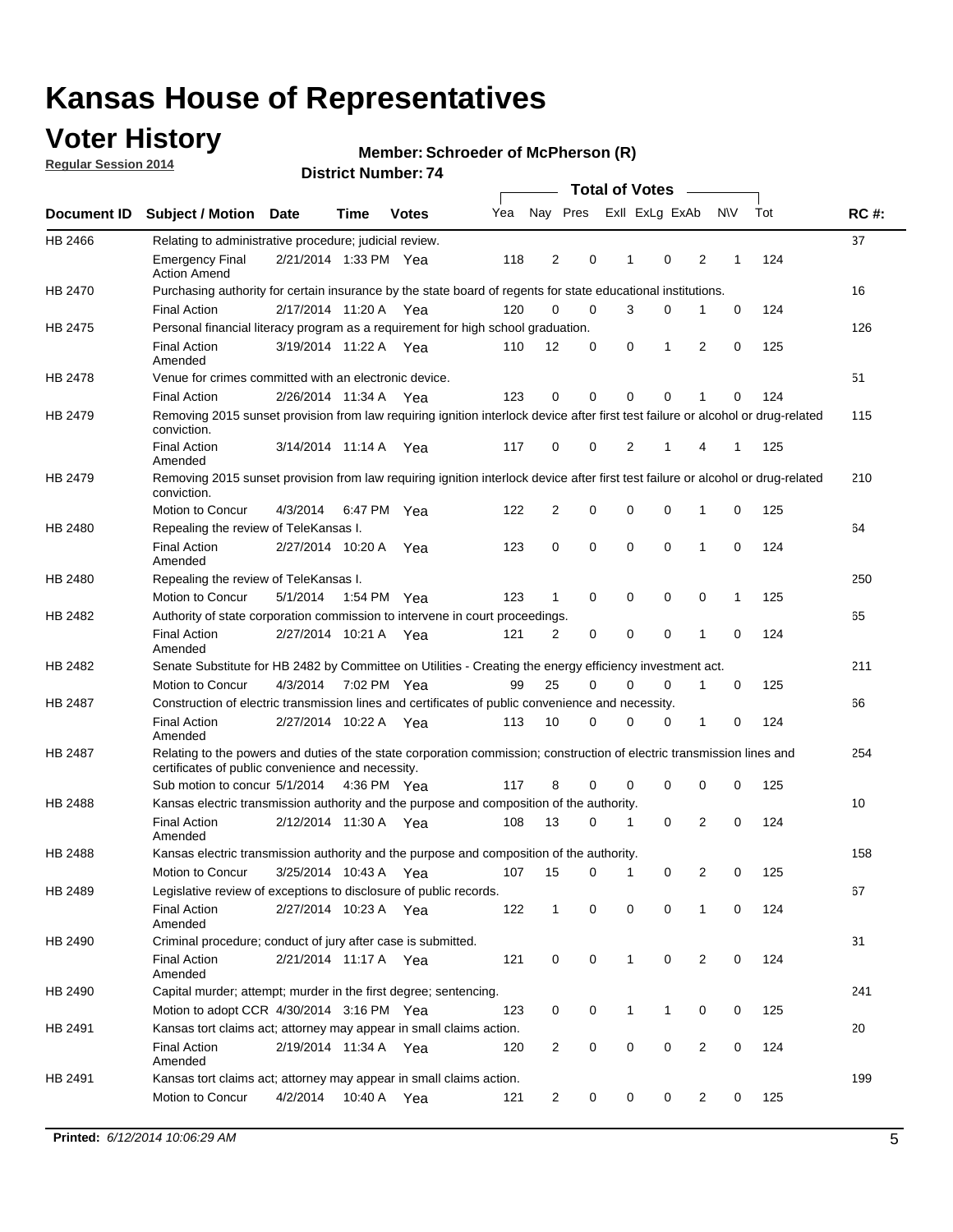### **Voter History**

**Regular Session 2014**

#### **Member: Schroeder of McPherson (R)**

|                    |                                                                                                                                                                                                                                                        |                       |         |              |     |          |          | <b>Total of Votes</b> |              |                |              |     |              |
|--------------------|--------------------------------------------------------------------------------------------------------------------------------------------------------------------------------------------------------------------------------------------------------|-----------------------|---------|--------------|-----|----------|----------|-----------------------|--------------|----------------|--------------|-----|--------------|
| <b>Document ID</b> | <b>Subject / Motion Date</b>                                                                                                                                                                                                                           |                       | Time    | <b>Votes</b> | Yea | Nay Pres |          | Exll ExLg ExAb        |              |                | N\V          | Tot | <b>RC#:</b>  |
| HB 2493            | Relating to surety regulation, appearance bonds and unlawful sexual relations.                                                                                                                                                                         |                       |         |              |     |          |          |                       |              |                |              |     | 23           |
|                    | <b>Final Action</b><br>Amended                                                                                                                                                                                                                         | 2/20/2014 11:14 A     |         | Yea          | 113 | 10       | 0        | 0                     | $\mathbf 0$  | 0              | $\mathbf 1$  | 124 |              |
| HB 2495            | Concerning sentencing dispositions, probation and postrelease supervision.                                                                                                                                                                             |                       |         |              |     |          |          |                       |              |                |              |     | 24           |
|                    | Final Action<br>Amended                                                                                                                                                                                                                                | 2/20/2014 11:17 A Yea |         |              | 122 | 1        | 0        | 0                     | 0            | $\mathbf 0$    | 1            | 124 |              |
| HB 2501            | Human trafficking and related crimes; penalties for buying sexual relations; records and reporting by courts; staff secure facility 25<br>requirements.                                                                                                |                       |         |              |     |          |          |                       |              |                |              |     |              |
|                    | <b>Final Action</b><br>Amended                                                                                                                                                                                                                         | 2/20/2014 11:18 A Yea |         |              | 123 | 0        | 0        | 0                     | 0            | $\mathbf 0$    | 1            | 124 |              |
| HB 2502            | Allowing victim notification on status change of person confined.                                                                                                                                                                                      |                       |         |              |     |          |          |                       |              |                |              |     | 26           |
|                    | <b>Final Action</b>                                                                                                                                                                                                                                    | 2/20/2014 11:20 A Yea |         |              | 123 | 0        | 0        | 0                     | $\Omega$     | $\Omega$       |              | 124 |              |
| HB 2503            | Substitute for HB 2503 by Committee on Federal and State Affairs -- Carrying of concealed handguns by law enforcement<br>officers.                                                                                                                     |                       |         |              |     |          |          |                       |              |                |              |     | 230          |
|                    | Final Action Sub Bill 4/5/2014                                                                                                                                                                                                                         |                       | 10:22 A | Yea          | 119 |          | 0        | 0                     | 0            | 4              |              | 125 |              |
| HB 2504            | Repealing outdated provisions relating to the purchase of certain real estate by the department of corrections.                                                                                                                                        |                       |         |              |     |          |          |                       |              |                |              |     | 18           |
|                    | <b>Final Action</b>                                                                                                                                                                                                                                    | 2/19/2014 11:31 A Yea |         |              | 122 | 0        | 0        | 0                     | $\Omega$     | $\overline{2}$ | 0            | 124 |              |
| HB 2506            | Repealing K.S.A. 72-60b03, the effective date of the midwestern higher education compact act.                                                                                                                                                          |                       |         |              |     |          |          |                       |              |                |              |     | 52           |
|                    | <b>Final Action</b>                                                                                                                                                                                                                                    | 2/26/2014 11:35 A Yea |         |              | 122 |          | 0        | 0                     | 0            | 1              | 0            | 124 |              |
| HB 2506            | Senate Substitute for HB 2506 by Committee on Ways and Means - Education; appropriations for FY 2014 and FY 2015 for<br>various state agencies; amendments concerning postsecondary education; amendments to provisions relating to school<br>finance. |                       |         |              |     |          |          |                       |              |                |              |     | 238          |
|                    | Motion to Adopt CCR 4/6/2014                                                                                                                                                                                                                           |                       | 9:45 PM | Nav          | 63  | 57       | 0        | 0                     | 0            | 4              | 1            | 125 |              |
| HB 2509            | Emergency medical services amendments.                                                                                                                                                                                                                 |                       |         |              |     |          |          |                       |              |                |              |     | 101          |
|                    | <b>Emergency Final</b><br><b>Action Amend</b>                                                                                                                                                                                                          | 2/27/2014 4:24 PM Yea |         |              | 123 | 0        | 0        | 0                     | 0            | $\mathbf 1$    | 0            | 124 |              |
| HB 2510            | Pharmacists and pharmacies; pharmacy technicians; registration and grounds for denial of registration.                                                                                                                                                 |                       |         |              |     |          |          |                       |              |                |              |     | 84           |
|                    | <b>Emergency Final</b><br>Action                                                                                                                                                                                                                       | 2/27/2014 4:01 PM Yea |         |              | 71  | 52       | 0        | 0                     | 0            | 1              | 0            | 124 |              |
| HB 2511            | Liability for property tax on personal property; sale or abandonment of personal property.                                                                                                                                                             |                       |         |              |     |          |          |                       |              |                |              |     | 27           |
|                    | <b>Final Action</b>                                                                                                                                                                                                                                    | 2/20/2014 11:21 A     |         | Yea          | 123 | 0        | $\Omega$ | 0                     | 0            | 1              | 0            | 124 |              |
| HB 2514            | Exemption for Federal Home Loan Bank in certain insolvency proceedings involving insurance companies.                                                                                                                                                  |                       |         |              |     |          |          |                       |              |                |              |     | $\mathbf{2}$ |
|                    | <b>Final Action</b>                                                                                                                                                                                                                                    | 2/10/2014 11:08 A     |         | Yea          | 118 | 0        | 0        | 3                     | 1            | $\overline{2}$ | 0            | 124 |              |
| HB 2515            | Insurance; confidentiality of work papers from analysis of analysis of financial regulation or market regulation of insurance<br>company or affiliates.                                                                                                |                       |         |              |     |          |          |                       |              |                |              |     | 82           |
|                    | <b>Emergency Final</b><br>Action                                                                                                                                                                                                                       | 2/27/2014 3:58 PM Yea |         |              | 123 | 0        | 0        | 0                     | 0            | -1             | 0            | 124 |              |
| HB 2515            | Updating statutory references and making corresponding changes due to Executive Reorganization Order No. 41.                                                                                                                                           |                       |         |              |     |          |          |                       |              |                |              |     | 269          |
|                    | Motion to Adopt CCR 5/2/2014 3:31 PM Yea                                                                                                                                                                                                               |                       |         |              | 118 | 4        | 0        | 0                     | $\mathbf{1}$ | $\mathbf{1}$   | $\mathbf{1}$ | 125 |              |
| HB 2516            | Amendments relating to health care provider liability insurance and to companies organized to provide such insurance.                                                                                                                                  |                       |         |              |     |          |          |                       |              |                |              |     | 3            |
|                    | <b>Final Action</b><br>Amended                                                                                                                                                                                                                         | 2/10/2014 11:10 A Yea |         |              | 118 | 0        | 0        | 3                     | $\mathbf{1}$ | 2              | 0            | 124 |              |
| HB 2516            | Amendments relating to health care provider liability insurance and to companies organized to provide such insurance.                                                                                                                                  |                       |         |              |     |          |          |                       |              |                |              |     | 191          |
|                    | Motion to Concur                                                                                                                                                                                                                                       | 3/31/2014 11:40 A Yea |         |              | 121 | 0        | 0        | 1                     | 0            | 2              | $\mathbf{1}$ | 125 |              |
| HB 2518            | Relating to ballot language statements.                                                                                                                                                                                                                |                       |         |              |     |          |          |                       |              |                |              |     | 40           |
|                    | <b>Emergency Final</b><br><b>Action Amend</b>                                                                                                                                                                                                          | 2/21/2014 1:37 PM Yea |         |              | 116 | 4        | 0        | 1                     | 0            | 2              | $\mathbf{1}$ | 124 |              |
| HB 2525            | Kansas money transmitter act concerning change of controlling interest and notification.                                                                                                                                                               |                       |         |              |     |          |          |                       |              |                |              |     | 32           |
|                    | <b>Final Action</b>                                                                                                                                                                                                                                    | 2/21/2014 11:18 A Yea |         |              | 105 | 16       | 0        | 1                     | 0            | 2              | 0            | 124 |              |
| HB 2525            | Kansas money transmitter act concerning change of controlling interest and notification.                                                                                                                                                               |                       |         |              |     |          |          |                       |              |                |              |     | 252          |
|                    | Motion to Concur                                                                                                                                                                                                                                       | 5/1/2014              |         | 1:59 PM Yea  | 112 | 13       | 0        | 0                     | 0            | 0              | 0            | 125 |              |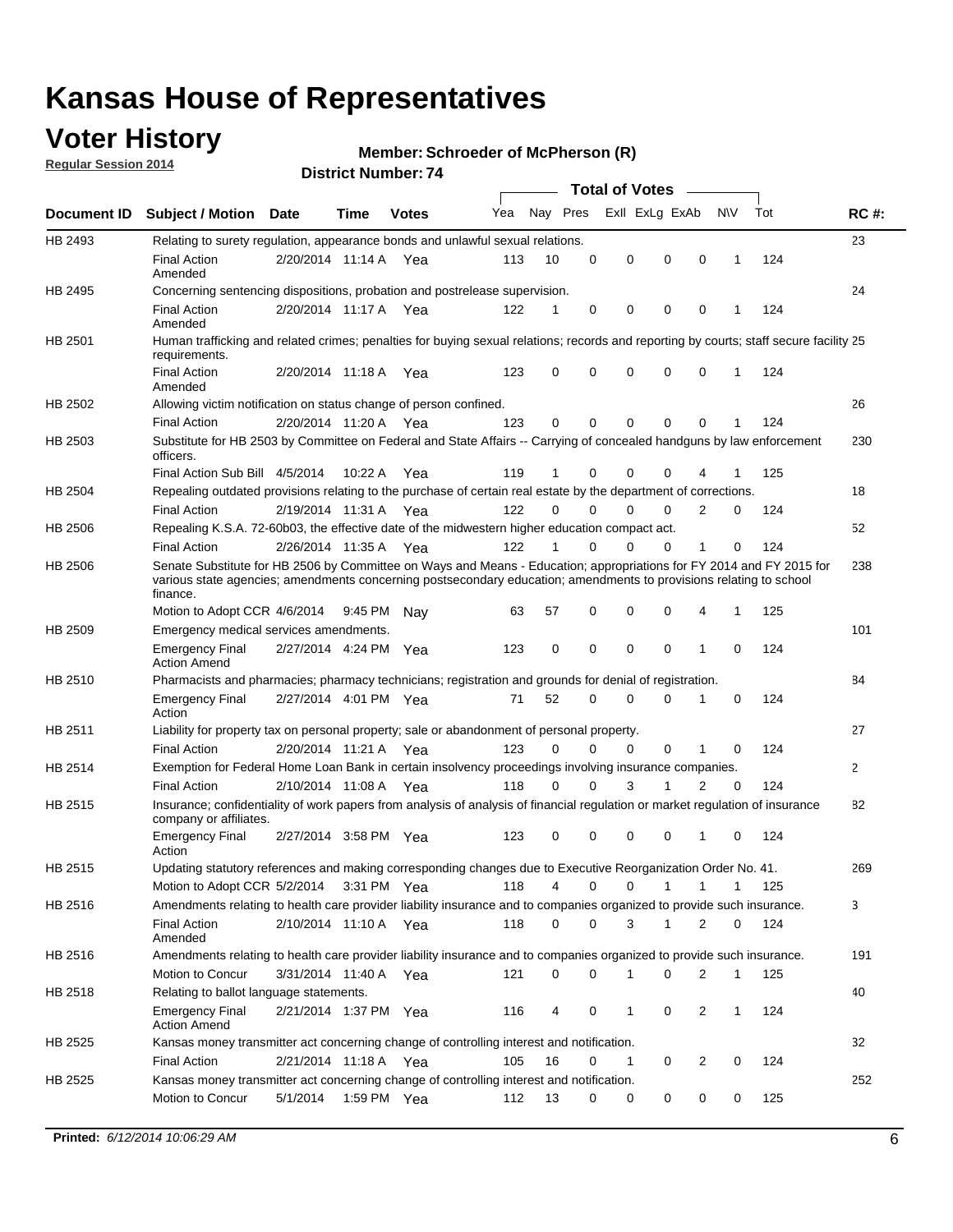#### **Voter History Regular Session 2014**

**Member: Schroeder of McPherson (R)** 

|         |                                                                                                                                                                                                                                                                                                                                           |                       |             | DISTICT MAILING 1.74 |     |    |             | <b>Total of Votes</b> |             | $\sim$         |                |   |     |             |
|---------|-------------------------------------------------------------------------------------------------------------------------------------------------------------------------------------------------------------------------------------------------------------------------------------------------------------------------------------------|-----------------------|-------------|----------------------|-----|----|-------------|-----------------------|-------------|----------------|----------------|---|-----|-------------|
|         | Document ID Subject / Motion                                                                                                                                                                                                                                                                                                              | <b>Date</b>           | Time        | <b>Votes</b>         | Yea |    | Nay Pres    |                       |             | Exll ExLg ExAb | N\V            |   | Tot | <b>RC#:</b> |
| HB 2533 | Changing interest credit amounts, member distributions upon termination or death and retirement annuities under the KPERS 42<br>Act of 2015.                                                                                                                                                                                              |                       |             |                      |     |    |             |                       |             |                |                |   |     |             |
|         | <b>Emergency Final</b><br><b>Action Amend</b>                                                                                                                                                                                                                                                                                             | 2/21/2014 1:40 PM Yea |             |                      | 94  | 26 | 0           |                       | 1           | 0              | 2              | 1 | 124 |             |
| HB 2537 | Eliminating font size and type requirement for disclosure statements contained in insurance contracts and explanatory<br>materials printed in any language other than English.                                                                                                                                                            |                       |             |                      |     |    |             |                       |             |                |                |   |     | 81          |
|         | <b>Emergency Final</b><br>Action                                                                                                                                                                                                                                                                                                          | 2/27/2014 3:56 PM Yea |             |                      | 119 | 4  | 0           |                       | $\mathbf 0$ | 0              | 1              | 0 | 124 |             |
| HB 2537 | Insurance; eliminating font and type requirements for certain non-English insurance documents; confidentiality of certain<br>documents; continuation of health insurance for spouse and children of certain emergency personnel and employees of the<br>department of corrections; purchase of certain insurance by the state fair board. |                       |             |                      |     |    |             |                       |             |                |                |   |     | 249         |
|         | Motion to adopt CCR 4/30/2014 3:58 PM Yea                                                                                                                                                                                                                                                                                                 |                       |             |                      | 122 | 0  | 0           |                       | 1           | 1              | 0              | 1 | 125 |             |
| HB 2538 | Giving landowner right of first refusal for antlers of deer illegally shot on landowner's property.                                                                                                                                                                                                                                       |                       |             |                      |     |    |             |                       |             |                |                |   |     | 102         |
|         | <b>Emergency Final</b><br><b>Action Amend</b>                                                                                                                                                                                                                                                                                             | 2/27/2014 4:26 PM Yea |             |                      | 106 | 17 | 0           |                       | $\mathbf 0$ | 0              | 1              | 0 | 124 |             |
| HB 2541 | Substitute for HB2541 by Committee on Local Government—plastic bottles and containers; labeling; solid waste landfill<br>restrictions.                                                                                                                                                                                                    |                       |             |                      |     |    |             |                       |             |                |                |   |     | 121         |
|         | Final Action Sub Bill 3/17/2014 11:21 A                                                                                                                                                                                                                                                                                                   |                       |             | Nav                  | 102 | 21 | 0           |                       | $\mathbf 0$ | 0              | $\overline{2}$ | 0 | 125 |             |
| HB 2542 | Property tax exemption for amateur-built aircraft.                                                                                                                                                                                                                                                                                        |                       |             |                      |     |    |             |                       |             |                |                |   |     | 112         |
|         | <b>Final Action</b><br>Amended                                                                                                                                                                                                                                                                                                            | 3/13/2014 11:22 A Yea |             |                      | 116 | 4  | $\mathbf 0$ |                       | $\mathbf 1$ | 1              | $\overline{2}$ | 1 | 125 |             |
| HB 2544 | Authorizing postsecondary educational institutions to enter into the state authorization reciprocity agreement to provide<br>distance education.                                                                                                                                                                                          |                       |             |                      |     |    |             |                       |             |                |                |   |     | 17          |
|         | <b>Final Action</b>                                                                                                                                                                                                                                                                                                                       | 2/17/2014 11:21 A Yea |             |                      | 120 | 0  | 0           |                       | 3           | 0              | 1              | 0 | 124 |             |
| HB 2545 | Extending sunset date on certain agriculture fees from July 1, 2015, to July 1, 2019.                                                                                                                                                                                                                                                     |                       |             |                      |     |    |             |                       |             |                |                |   |     | 68          |
|         | <b>Final Action</b><br>Amended                                                                                                                                                                                                                                                                                                            | 2/27/2014 10:25 A Yea |             |                      | 99  | 24 | 0           |                       | $\mathbf 0$ | $\Omega$       | 1              | 0 | 124 |             |
| HB 2547 | Changing the map copy requirement in mining permit application.                                                                                                                                                                                                                                                                           |                       |             |                      |     |    |             |                       |             |                |                |   |     | 53          |
|         | <b>Final Action</b>                                                                                                                                                                                                                                                                                                                       | 2/26/2014 11:36 A Yea |             |                      | 123 | 0  | 0           |                       | $\mathbf 0$ | 0              | 1              | 0 | 124 |             |
| HB 2548 | Creating the water program management fund and transferring the air quality fee fund.                                                                                                                                                                                                                                                     |                       |             |                      |     |    |             |                       |             |                |                |   |     | 46          |
|         | <b>Emergency Final</b><br>Action                                                                                                                                                                                                                                                                                                          | 2/21/2014 1:46 PM Yea |             |                      | 119 | 1  | 0           |                       | 1           | $\mathbf 0$    | 2              | 1 | 124 |             |
| HB 2549 | Allowing burial of hazardous waste on-site.                                                                                                                                                                                                                                                                                               |                       |             |                      |     |    |             |                       |             |                |                |   |     | 54          |
|         | <b>Final Action</b>                                                                                                                                                                                                                                                                                                                       | 2/26/2014 11:38 A     |             | Yea                  | 123 | 0  | 0           |                       | $\mathbf 0$ | 0              | 1              | 0 | 124 |             |
| HB 2550 | Repeal of the atmospheric mercury deposition monitoring network.                                                                                                                                                                                                                                                                          |                       |             |                      |     |    |             |                       |             |                |                |   |     | 33          |
|         | <b>Final Action</b>                                                                                                                                                                                                                                                                                                                       | 2/21/2014 11:20 A Yea |             |                      | 92  | 29 | 0           |                       | 1           | 0              | 2              | 0 | 124 |             |
| HB 2551 | Repealing regulation of PCB disposal facilities.                                                                                                                                                                                                                                                                                          |                       |             |                      |     |    |             |                       |             |                |                |   |     | 47          |
|         | <b>Emergency Final</b><br><b>Action Amend</b>                                                                                                                                                                                                                                                                                             | 2/21/2014 1:47 PM Yea |             |                      | 100 | 20 | 0           |                       | 1           | 0              | 2              | 1 | 124 |             |
| HB 2551 | Repealing the regulation of PCB disposal facilities; making changes to the atmospheric mercury deposition monitoring network 271<br>and the disposal of plastic bottles, containers and solid waste.                                                                                                                                      |                       |             |                      |     |    |             |                       |             |                |                |   |     |             |
|         | Motion to Adopt CCR 5/2/2014 3:45 PM Yea                                                                                                                                                                                                                                                                                                  |                       |             |                      | 105 | 17 | 0           |                       | 0           | 1              | 1              | 1 | 125 |             |
| HB 2552 | Managed care organizations, prompt payment.                                                                                                                                                                                                                                                                                               |                       |             |                      |     |    |             |                       |             |                |                |   |     | 69          |
|         | <b>Final Action</b><br>Amended                                                                                                                                                                                                                                                                                                            | 2/27/2014 10:26 A Yea |             |                      | 123 | 0  | 0           |                       | 0           | 0              | 1              | 0 | 124 |             |
| HB 2552 | Kansas medical assistance program; managed care organizations; consent for expansion of certain medicaid services.                                                                                                                                                                                                                        |                       |             |                      |     |    |             |                       |             |                |                |   |     | 225         |
|         | Motion to Concur                                                                                                                                                                                                                                                                                                                          | 4/4/2014              | 6:13 PM Nay |                      | 68  | 54 | 0           |                       | $\Omega$    | 1              | 2              | 0 | 125 |             |
| HB 2553 | Health care compact.                                                                                                                                                                                                                                                                                                                      |                       |             |                      |     |    |             |                       |             |                |                |   |     | 141         |
|         | <b>Final Action</b>                                                                                                                                                                                                                                                                                                                       | 3/24/2014 10:15 A     |             | Nay                  | 74  | 48 | 0           |                       | $\mathbf 0$ | 0              | 3              | 0 | 125 |             |
| HB 2555 | Release of information in support of arrest warrants and search warrants.                                                                                                                                                                                                                                                                 |                       |             |                      |     |    |             |                       |             |                |                |   |     | 86          |
|         | <b>Emergency Final</b><br><b>Action Amend</b>                                                                                                                                                                                                                                                                                             | 2/27/2014 4:04 PM Yea |             |                      | 113 | 10 | 0           |                       | 0           | 0              | 1              | 0 | 124 |             |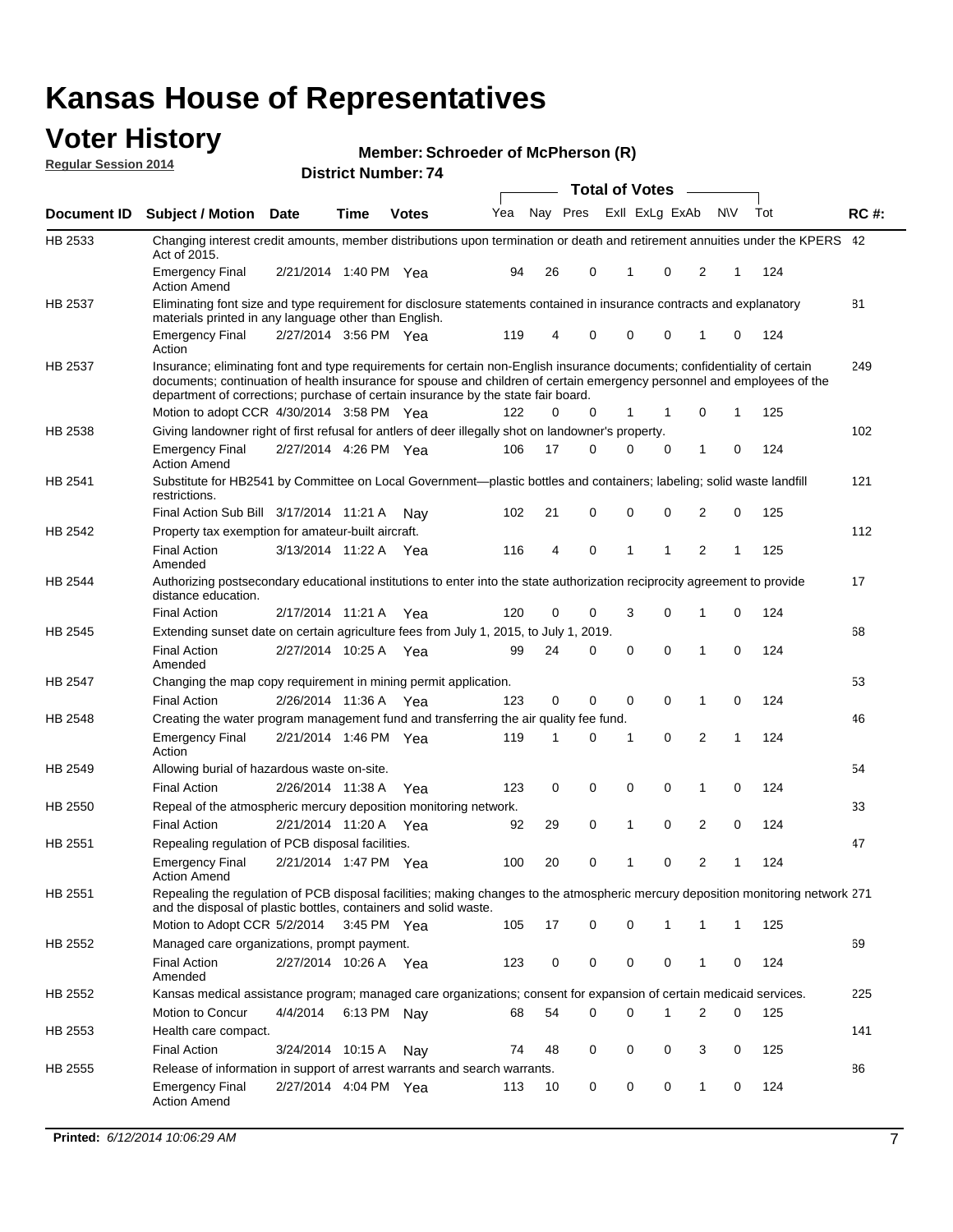### **Voter History**

**Regular Session 2014**

#### **Member: Schroeder of McPherson (R)**

|                |                                                                                                                                                                                                                                                                                                                                                           |                       |             |               |     |          |   | <b>Total of Votes</b> |             |              |              |     |             |
|----------------|-----------------------------------------------------------------------------------------------------------------------------------------------------------------------------------------------------------------------------------------------------------------------------------------------------------------------------------------------------------|-----------------------|-------------|---------------|-----|----------|---|-----------------------|-------------|--------------|--------------|-----|-------------|
|                | Document ID Subject / Motion Date                                                                                                                                                                                                                                                                                                                         |                       | Time        | <b>Votes</b>  | Yea | Nay Pres |   | Exll ExLg ExAb        |             |              | <b>NV</b>    | Tot | <b>RC#:</b> |
| <b>HB 2557</b> | Changing penalties for certain taxpayers who file incorrect returns under Kansas income tax act.                                                                                                                                                                                                                                                          |                       |             |               |     |          |   |                       |             |              |              |     | 21          |
|                | <b>Final Action</b><br>Amended                                                                                                                                                                                                                                                                                                                            | 2/19/2014 11:35 A     |             | Yea           | 122 | 0        | 0 | 0                     | 0           | 2            | 0            | 124 |             |
| HB 2561        | Licensure of pharmacists and registration of pharmacy interns by board of pharmacy.                                                                                                                                                                                                                                                                       |                       |             |               |     |          |   |                       |             |              |              |     | 55          |
|                | <b>Final Action</b>                                                                                                                                                                                                                                                                                                                                       | 2/26/2014 11:39 A Yea |             |               | 105 | 18       | 0 | 0                     | 0           | 1            | 0            | 124 |             |
| HB 2564        | Requiring 60-day wait before re-employment for retirement benefit eligibility.                                                                                                                                                                                                                                                                            |                       |             |               |     |          |   |                       |             |              |              |     | 43          |
|                | <b>Emergency Final</b><br>Action                                                                                                                                                                                                                                                                                                                          | 2/21/2014 1:41 PM Yea |             |               | 120 | 0        | 0 | 1                     | 0           | 2            | 1            | 124 |             |
| HB 2566        | Requiring court fee for forensic audio and video examination services.                                                                                                                                                                                                                                                                                    |                       |             |               |     |          |   |                       |             |              |              |     | 93          |
|                | <b>Emergency Final</b><br>Action                                                                                                                                                                                                                                                                                                                          | 2/27/2014 4:12 PM Yea |             |               | 123 | 0        | 0 | 0                     | $\mathbf 0$ | 1            | $\mathbf 0$  | 124 |             |
| HB 2568        | Domestic relations; Kansas family law code; child support guidelines.                                                                                                                                                                                                                                                                                     |                       |             |               |     |          |   |                       |             |              |              |     | 70          |
|                | <b>Final Action</b><br>Amended                                                                                                                                                                                                                                                                                                                            | 2/27/2014 10:27 A     |             | Yea           | 123 | 0        | 0 | 0                     | 0           | 1            | 0            | 124 |             |
| HB 2568        | Domestic relations; Kansas family law code; child support guidelines.                                                                                                                                                                                                                                                                                     |                       |             |               |     |          |   |                       |             |              |              |     | 268         |
|                | Motion to adopt CCR 5/2/2014                                                                                                                                                                                                                                                                                                                              |                       | 3:28 PM Yea |               | 123 | 0        | 0 | 0                     | 1           | 1            | 0            | 125 |             |
| HB 2576        | Employment security law; creation of "new employer rate."                                                                                                                                                                                                                                                                                                 |                       |             |               |     |          |   |                       |             |              |              |     | 71          |
|                | <b>Final Action</b><br>Amended                                                                                                                                                                                                                                                                                                                            | 2/27/2014 10:28 A     |             | Yea           | 123 | 0        | 0 | 0                     | $\mathbf 0$ | 1            | 0            | 124 |             |
| HB 2576        | Employment security law; creation of "new employer rate."                                                                                                                                                                                                                                                                                                 |                       |             |               |     |          |   |                       |             |              |              |     | 159         |
|                | Motion to Concur                                                                                                                                                                                                                                                                                                                                          | 3/25/2014 10:47 A     |             | Yea           | 122 | 0        | 0 | 1                     | 0           | 2            | 0            | 125 |             |
| HB 2577        | Allowing parents to remain anonymous when surrendering an infant under the newborn protection act.                                                                                                                                                                                                                                                        |                       |             |               |     |          |   |                       |             |              |              |     | 56          |
|                | <b>Final Action</b><br>Amended                                                                                                                                                                                                                                                                                                                            | 2/26/2014 11:41 A Yea |             |               | 123 | 0        | 0 | 0                     | $\Omega$    | 1            | 0            | 124 |             |
| HB 2577        | Allowing parents to remain anonymous when surrendering an infant under the newborn protection act.                                                                                                                                                                                                                                                        |                       |             |               |     |          |   |                       |             |              |              |     | 220         |
|                | Motion to Concur                                                                                                                                                                                                                                                                                                                                          | 4/4/2014              | 11:45 A     | Yea           | 121 | $\Omega$ | 0 |                       | 1           | $\mathbf{1}$ | $\mathbf{1}$ | 125 |             |
| HB 2578        | Certification by chief law enforcement officer for transfer of a firearm when required by federal law.                                                                                                                                                                                                                                                    |                       |             |               |     |          |   |                       |             |              |              |     | 122         |
|                | <b>Final Action</b><br>Amended                                                                                                                                                                                                                                                                                                                            | 3/17/2014 11:22 A     |             | Yea           | 123 | $\Omega$ | 0 | 0                     | $\Omega$    | 2            | 0            | 125 |             |
| HB 2578        | Regulating the possession of weapons.                                                                                                                                                                                                                                                                                                                     |                       |             |               |     |          |   |                       |             |              |              |     | 235         |
|                | Motion to Adopt CCR 4/5/2014 4:40 PM Yea                                                                                                                                                                                                                                                                                                                  |                       |             |               | 102 | 19       | 0 | 0                     | 0           | 4            | $\Omega$     | 125 |             |
| HB 2580        | Specifying the duties of the state fire marshal relating to regional emergency response teams for hazardous materials and<br>search and rescue incidents.                                                                                                                                                                                                 |                       |             |               |     |          |   |                       |             |              |              |     | 72          |
|                | <b>Final Action</b><br>Amended                                                                                                                                                                                                                                                                                                                            | 2/27/2014 10:29 A     |             | Yea           | 113 | 10       | 0 | 0                     | 0           | 1            | 0            | 124 |             |
| HB 2580        | Kansas Real Estate Appraisal Board; licensee fingerprinting and criminal background checks.                                                                                                                                                                                                                                                               |                       |             |               |     |          |   |                       |             |              |              |     | 272         |
|                | Motion to adopt CCR 5/2/2014                                                                                                                                                                                                                                                                                                                              |                       |             | $3:49$ PM Yea | 115 | 7        | 0 | 0                     | 1           | 1            | -1           | 125 |             |
| HB 2582        | Creating an exemption from food establishment licensing for churches.                                                                                                                                                                                                                                                                                     |                       |             |               |     |          |   |                       |             |              |              |     | 57          |
|                | <b>Final Action</b>                                                                                                                                                                                                                                                                                                                                       | 2/26/2014 11:42 A Yea |             |               | 123 | 0        | 0 | 0                     | 0           | 1            | 0            | 124 |             |
| HB 2588        | Child in need of care; juvenile offenders; permanent custodians.                                                                                                                                                                                                                                                                                          |                       |             |               |     |          |   |                       |             |              |              |     | 94          |
|                | <b>Emergency Final</b><br><b>Action Amend</b>                                                                                                                                                                                                                                                                                                             | 2/27/2014 4:14 PM Yea |             |               | 123 | 0        | 0 | 0                     | 0           | 1            | 0            | 124 |             |
| HB 2588        | Senate Substitute for HB 2588 by Committee on Judiciary - Concerning children and minors; relating to children in need of<br>care; placement in juvenile detention facilities; permanent custodians; relating to juvenile offenders; alternative adjudication;<br>youth residential centers and services; risk assessment; sentencing; good time credits. |                       |             |               |     |          |   |                       |             |              |              |     | 244         |
|                | Motion to adopt CCR 4/30/2014 3:36 PM Yea                                                                                                                                                                                                                                                                                                                 |                       |             |               | 123 | 0        | 0 | 1                     | 1           | 0            | 0            | 125 |             |
| HB 2591        | Requiring certain audit reports to be filed electronically and to be filed only with the department of administration.                                                                                                                                                                                                                                    |                       |             |               |     |          |   |                       |             |              |              |     | 58          |
|                | <b>Final Action</b>                                                                                                                                                                                                                                                                                                                                       | 2/26/2014 11:43 A Yea |             |               | 123 | 0        | 0 | 0                     | 0           | 1            | 0            | 124 |             |
| HB 2595        | State fossils; the tylosaurus and the pteranodon.                                                                                                                                                                                                                                                                                                         |                       |             |               |     |          |   |                       |             |              |              |     | 73          |
|                | <b>Final Action</b><br>Amended                                                                                                                                                                                                                                                                                                                            | 2/27/2014 10:31 A Nay |             |               | 96  | 27       | 0 | 0                     | 0           | 1            | 0            | 124 |             |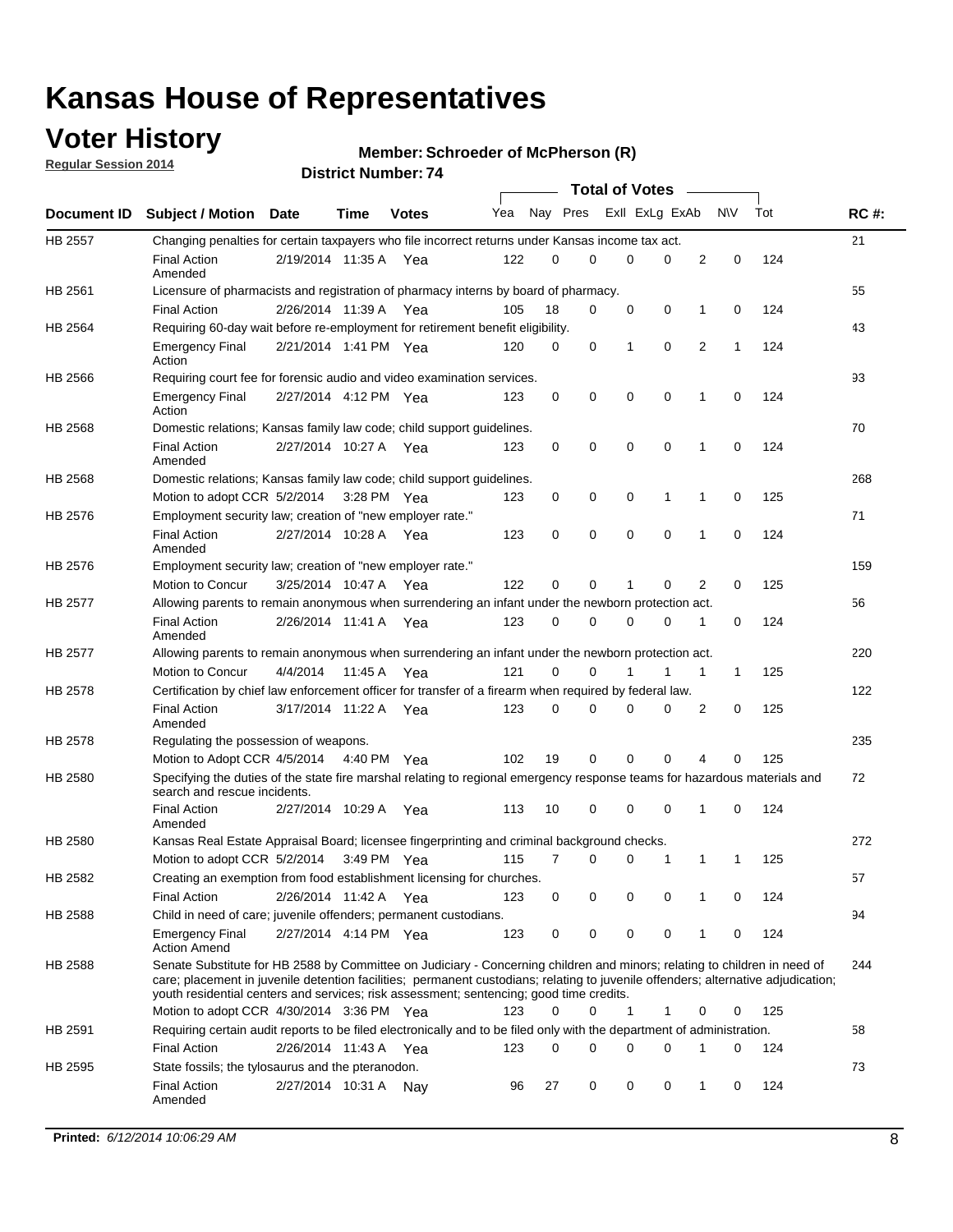### **Voter History**

**Regular Session 2014**

**Member: Schroeder of McPherson (R)** 

|                |                                                                                                                                                                                                                                       |                       |             | DISTICT MUTTINGL 14 |     |                |             |                | <b>Total of Votes</b> |   |           |     |             |
|----------------|---------------------------------------------------------------------------------------------------------------------------------------------------------------------------------------------------------------------------------------|-----------------------|-------------|---------------------|-----|----------------|-------------|----------------|-----------------------|---|-----------|-----|-------------|
| Document ID    | <b>Subject / Motion</b>                                                                                                                                                                                                               | <b>Date</b>           | Time        | <b>Votes</b>        | Yea |                | Nay Pres    |                | Exll ExLg ExAb        |   | <b>NV</b> | Tot | <b>RC#:</b> |
| HB 2596        | Computation of retirement benefits when a state officer or employee is placed on furlough or has reduction in compensation.                                                                                                           |                       |             |                     |     |                |             |                |                       |   |           |     | 74          |
|                | <b>Final Action</b>                                                                                                                                                                                                                   | 2/27/2014 10:33 A     |             | Yea                 | 123 | 0              | $\Omega$    | 0              | $\Omega$              |   | 0         | 124 |             |
| HB 2596        | Computation of retirement benefits when a state officer or employee is placed on furlough or has reduction in<br>compensation.                                                                                                        |                       |             |                     |     |                |             |                |                       |   |           |     | 246         |
|                | Motion to adopt CCR 4/30/2014 3:45 PM Yea                                                                                                                                                                                             |                       |             |                     | 123 | 0              | 0           | 1              | 1                     | 0 | 0         | 125 |             |
| <b>HB 2597</b> | Municipal recycling services                                                                                                                                                                                                          |                       |             |                     |     |                |             |                |                       |   |           |     | 97          |
|                | <b>Emergency Final</b><br><b>Action Amend</b>                                                                                                                                                                                         | 2/27/2014 4:20 PM Yea |             |                     | 105 | 18             | $\mathbf 0$ | $\mathbf 0$    | $\mathbf 0$           | 1 | 0         | 124 |             |
| HB 2599        | Authorizing the secretary of state to grant an easement to the unified government of Wyandotte county.                                                                                                                                |                       |             |                     |     |                |             |                |                       |   |           |     | 22          |
|                | <b>Final Action</b>                                                                                                                                                                                                                   | 2/19/2014 11:37 A     |             | Yea                 | 120 | $\overline{2}$ | $\mathbf 0$ | 0              | $\Omega$              | 2 | 0         | 124 |             |
| HB 2599        | Authorizing the secretary of state to grant an easement to the unified government of Wyandotte county.                                                                                                                                |                       |             |                     |     |                |             |                |                       |   |           |     | 118         |
|                | Motion to Concur                                                                                                                                                                                                                      | 3/14/2014 11:25 A     |             | Yea                 | 118 | $\Omega$       | 0           | $\overline{2}$ | 1                     | 4 | 0         | 125 |             |
| HB 2602        | Increasing the percentage of unclassified employees allowed to be employed by KPERS from 25% to 50%.                                                                                                                                  |                       |             |                     |     |                |             |                |                       |   |           |     | 44          |
|                | <b>Emergency Final</b><br>Action                                                                                                                                                                                                      | 2/21/2014 1:43 PM Yea |             |                     | 107 | 13             | 0           | 1              | $\Omega$              | 2 | 1         | 124 |             |
| HB 2602        | Increasing the percentage of unclassified employees allowed to be employed by KPERS from 25% to 50%.                                                                                                                                  |                       |             |                     |     |                |             |                |                       |   |           |     | 195         |
|                | Motion to Concur                                                                                                                                                                                                                      | 4/1/2014              | 10:57 A Yea |                     | 108 | 15             | 0           | 1              | 0                     | 1 | 0         | 125 |             |
| HB 2609        | Practice of pharmacy; filling and refilling of prescriptions.                                                                                                                                                                         |                       |             |                     |     |                |             |                |                       |   |           |     | 105         |
|                | <b>Emergency Final</b><br><b>Action Amend</b>                                                                                                                                                                                         | 2/27/2014 4:29 PM Yea |             |                     | 123 | 0              | $\mathbf 0$ | $\mathbf 0$    | $\Omega$              | 1 | 0         | 124 |             |
| HB 2611        | Conduct of dental offices.                                                                                                                                                                                                            |                       |             |                     |     |                |             |                |                       |   |           |     | 83          |
|                | <b>Emergency Final</b><br>Action                                                                                                                                                                                                      | 2/27/2014 3:59 PM Yea |             |                     | 123 | 0              | $\mathbf 0$ | $\mathbf 0$    | $\mathbf 0$           | 1 | 0         | 124 |             |
| HB 2612        | Relating to district judge and district magistrate judge vacancies.                                                                                                                                                                   |                       |             |                     |     |                |             |                |                       |   |           |     | 75          |
|                | <b>Final Action</b><br>Amended                                                                                                                                                                                                        | 2/27/2014 10:34 A     |             | Yea                 | 106 | 17             | $\mathbf 0$ | $\mathbf 0$    | $\mathbf 0$           | 1 | 0         | 124 |             |
| HB 2613        | Relating to the issuance of stillbirth and unborn child's death certificates.                                                                                                                                                         |                       |             |                     |     |                |             |                |                       |   |           |     | 103         |
|                | <b>Emergency Final</b><br><b>Action Amend</b>                                                                                                                                                                                         | 2/27/2014 4:27 PM Yea |             |                     | 122 | 1              | 0           | $\mathbf 0$    | $\Omega$              | 1 | 0         | 124 |             |
| HB 2615        | Substitute for HB 2615 by Committee on Commerce, Labor and Economic Development - Workers compensation assigned<br>risk pool.                                                                                                         |                       |             |                     |     |                |             |                |                       |   |           |     | 185         |
|                | EFA Sub Bill<br>Amended                                                                                                                                                                                                               | 3/26/2014 3:42 PM Yea |             |                     | 98  | 25             | 0           | 1              | $\mathbf 0$           | 1 | 0         | 125 |             |
| HB 2616        | Secretary of labor; explore agreement to allow state of Kansas to enforce OSHA standards.                                                                                                                                             |                       |             |                     |     |                |             |                |                       |   |           |     | 92          |
|                | <b>Emergency Final</b><br>Action                                                                                                                                                                                                      | 2/27/2014 4:11 PM Yea |             |                     | 93  | 30             | 0           | 0              | 0                     | 1 | 0         | 124 |             |
| HB 2616        | Senate Substitute for HB 2616 by Committee on Commerce - Secretary of labor directed to study state enforcement of OSHA 261<br>standards.                                                                                             |                       |             |                     |     |                |             |                |                       |   |           |     |             |
|                | Motion to Concur                                                                                                                                                                                                                      | 5/2/2014              | 11:47 A Yea |                     | 94  | 30             | 0           | 0              | 1                     | 0 | 0         | 125 |             |
| HB 2633        | Substitute for HB 2633 by Committee on Corrections and Juvenile Justice - Juvenile offenders; youth residential centers and<br>services; risk assessment; raising the age for prosecution as an adult; sentencing; good time credits. |                       |             |                     |     |                |             |                |                       |   |           |     | 106         |
|                | EFA Sub Bill<br>Amended                                                                                                                                                                                                               | 2/27/2014 4:31 PM Yea |             |                     | 122 | 1              | 0           | $\mathbf 0$    | 0                     | 1 | 0         | 124 |             |
| HB 2636        | Secretary of health and environment and air quality standards.                                                                                                                                                                        |                       |             |                     |     |                |             |                |                       |   |           |     | 45          |
|                | <b>Emergency Final</b><br><b>Action Amend</b>                                                                                                                                                                                         | 2/21/2014 1:44 PM Yea |             |                     | 89  | 31             | 0           | 1              | 0                     | 2 | 1         | 124 |             |
| HB 2636        | Secretary of health and environment and air quality standards.                                                                                                                                                                        |                       |             |                     |     |                |             |                |                       |   |           |     | 212         |
|                | Sub motion to concur 4/3/2014                                                                                                                                                                                                         |                       | 7:20 PM Yea |                     | 121 | 3              | 0           | 0              | 0                     |   | 0         | 125 |             |
| HB 2642        | Income tax deduction for net gain on the sale of certain horses, cattle or livestock; income tax credit for expenditures to make 131<br>dwelling or facility accessible for persons with a disability.                                |                       |             |                     |     |                |             |                |                       |   |           |     |             |
|                | <b>Final Action</b><br>Amended                                                                                                                                                                                                        | 3/20/2014 11:17 A Yea |             |                     | 123 | 0              | 0           | 0              | $\mathbf{1}$          | 1 | 0         | 125 |             |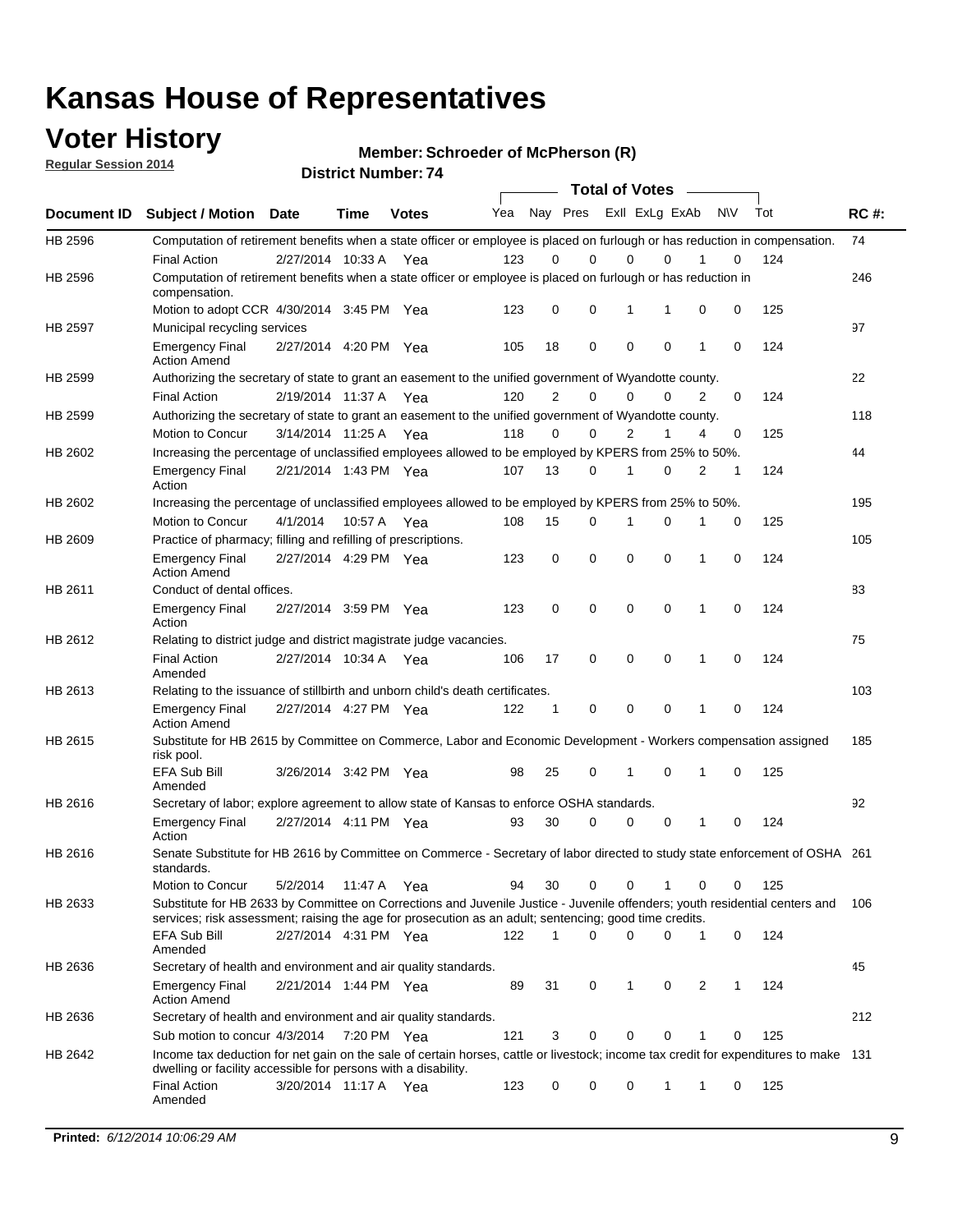#### **Voter History Member:**

| <b>Voter History</b><br><b>Regular Session 2014</b> |                                                                                                                                                                                                                                                                                                                                                                                                                               |                       |               | Member: Schroeder of McPherson (R) |     |              |             |                       |                |                |              |     |             |
|-----------------------------------------------------|-------------------------------------------------------------------------------------------------------------------------------------------------------------------------------------------------------------------------------------------------------------------------------------------------------------------------------------------------------------------------------------------------------------------------------|-----------------------|---------------|------------------------------------|-----|--------------|-------------|-----------------------|----------------|----------------|--------------|-----|-------------|
|                                                     |                                                                                                                                                                                                                                                                                                                                                                                                                               |                       |               | <b>District Number: 74</b>         |     |              |             |                       |                |                |              |     |             |
|                                                     |                                                                                                                                                                                                                                                                                                                                                                                                                               |                       |               |                                    |     |              |             | <b>Total of Votes</b> |                |                |              |     |             |
| Document ID                                         | <b>Subject / Motion</b>                                                                                                                                                                                                                                                                                                                                                                                                       | <b>Date</b>           | Time          | <b>Votes</b>                       | Yea | Nav          | Pres        |                       | Exll ExLg ExAb |                | <b>NV</b>    | Tot | <b>RC#:</b> |
| HB 2643                                             | Property tax; classification of commercial and industrial machinery and equipment as personal property; reclassification of<br>property upon termination of IRB tax exemption; use of independent appraisers to appraiser certain                                                                                                                                                                                             |                       |               |                                    |     |              |             |                       |                |                |              |     | 164         |
|                                                     | <b>Final Action</b><br>Amended                                                                                                                                                                                                                                                                                                                                                                                                | 3/26/2014 10:56 A Yea |               |                                    | 123 | <sup>0</sup> | $\Omega$    | 1                     | 0              | 1              | 0            | 125 |             |
| HB 2643                                             | Property tax; classification of commercial and industrial machinery and equipment as personal property; reclassification of<br>property upon termination of IRB tax exemption; use of independent appraisers to appraiser certain complex property; motor<br>vehicles, members of military; mortgage registration tax phase out and replacement with fees; county clerk technology fund;<br>county treasurer technology fund. |                       |               |                                    |     |              |             |                       |                |                |              |     | 274         |
|                                                     | Motion to Concur                                                                                                                                                                                                                                                                                                                                                                                                              | 5/2/2014              | 5:12 PM Nav   |                                    | 16  | 108          | 0           | 0                     | $\Omega$       |                | 0            | 125 |             |
| HB 2643                                             | Property tax; classification of commercial and industrial machinery and equipment as personal property; reclassification of<br>property upon termination of IRB tax exemption; use of independent appraisers to appraiser certain complex property; motor<br>vehicles, members of military; mortgage registration tax phase out and replacement with fees; county clerk technology fund;<br>county treasurer technology fund. |                       |               |                                    |     |              |             |                       |                |                |              |     | 286         |
|                                                     | Motion to adopt CCR 5/3/2014                                                                                                                                                                                                                                                                                                                                                                                                  |                       | 1:53 AM $Yea$ |                                    | 70  | 53           | 0           | 0                     | 0              | 1              | 1            | 125 |             |
| HB 2648                                             | Property tax exemption for levees.<br><b>Emergency Final</b><br><b>Action Amend</b>                                                                                                                                                                                                                                                                                                                                           | 2/27/2014 4:23 PM Yea |               |                                    | 100 | 23           | 0           | 0                     | $\mathbf{0}$   | 1              | $\mathbf{0}$ | 124 | 100         |
| HB 2651                                             | County law library.                                                                                                                                                                                                                                                                                                                                                                                                           |                       |               |                                    |     |              |             |                       |                |                |              |     | 76          |
|                                                     | <b>Final Action</b><br>Amended                                                                                                                                                                                                                                                                                                                                                                                                | 2/27/2014 10:38 A     |               | Yea                                | 82  | 41           | 0           | 0                     | $\mathbf 0$    | 1              | $\mathbf 0$  | 124 |             |
| HB 2655                                             | Allowing veterans with PTSD to seek mental health treatment upon certain convictions.                                                                                                                                                                                                                                                                                                                                         |                       |               |                                    |     |              |             |                       |                |                |              |     | 77          |
|                                                     | <b>Final Action</b><br>Amended                                                                                                                                                                                                                                                                                                                                                                                                | 2/27/2014 10:40 A     |               | Yea                                | 123 | $\Omega$     | $\Omega$    | $\Omega$              | $\mathbf 0$    | 1              | 0            | 124 |             |
| HB 2655                                             | Senate Substitute for HB 2655 by Committee on Judiciary - Allowing veterans with PTSD to seek mental health treatment<br>upon certain convictions; also amending the crimes of interference with law enforcement and giving a false alarm.                                                                                                                                                                                    |                       |               |                                    |     |              |             |                       |                |                |              |     | 224         |
|                                                     | Motion to Concur                                                                                                                                                                                                                                                                                                                                                                                                              | 4/4/2014              | 5:42 PM Yea   |                                    | 122 | $\Omega$     | $\Omega$    | 0                     |                | 2              | $\Omega$     | 125 |             |
| HB 2656                                             | Authorizing the state of Kansas to pay the death gratuity benefit to the designated survivor of a Kansas service member during 48<br>a federal government shutdown and providing for reimbursement to the state                                                                                                                                                                                                               |                       |               |                                    |     |              |             |                       |                |                |              |     |             |
|                                                     | <b>Final Action</b>                                                                                                                                                                                                                                                                                                                                                                                                           | 2/26/2014 11:27 A     |               | Yea                                | 123 | $\Omega$     | 0           | 0                     | $\Omega$       | 1              | 0            | 124 |             |
| HB 2661                                             | Substitute for HB 2661 by Committee on Energy and Environment - Siting of electric transmission lines; notice and hearing<br>requirements.                                                                                                                                                                                                                                                                                    |                       |               |                                    |     |              |             |                       |                |                |              |     | 181         |
|                                                     | <b>EFA Sub Bill</b>                                                                                                                                                                                                                                                                                                                                                                                                           | 3/26/2014 3:37 PM Yea |               |                                    | 119 | 4            | $\mathbf 0$ | 1                     | 0              | $\mathbf{1}$   | 0            | 125 |             |
| HB 2662                                             | Expungment of driving under the influence convictions.                                                                                                                                                                                                                                                                                                                                                                        |                       |               |                                    |     |              |             |                       |                |                |              |     | 116         |
|                                                     | <b>Final Action</b><br>Amended                                                                                                                                                                                                                                                                                                                                                                                                | 3/14/2014 11:22 A     |               | Yea                                | 87  | 31           | 0           | 2                     | 1              | 4              | $\mathbf 0$  | 125 |             |
| HB 2668                                             | Health insurance for qualified professional associations.                                                                                                                                                                                                                                                                                                                                                                     |                       |               |                                    |     |              |             |                       |                |                |              |     | 34          |
|                                                     | <b>Final Action</b><br>Amended                                                                                                                                                                                                                                                                                                                                                                                                | 2/21/2014 11:21 A     |               | Yea                                | 114 | 7            | 0           | 1                     | $\mathbf{0}$   | $\overline{2}$ | $\Omega$     | 124 |             |
| HB 2668                                             | Predetermination of health insurance benefits                                                                                                                                                                                                                                                                                                                                                                                 |                       |               |                                    |     |              |             |                       |                |                |              |     | 262         |
|                                                     | Motion to Concur                                                                                                                                                                                                                                                                                                                                                                                                              | 5/2/2014              | 12:05 P       | Nav                                | 97  | 27           | 0           | 0                     |                | 0              |              | 125 |             |
| HB 2669                                             | State civil service board; transferred from the department of administration to the office of administrative hearings.                                                                                                                                                                                                                                                                                                        |                       |               |                                    |     |              |             |                       |                |                |              |     | 87          |

2/27/2014 Emergency Final Yea 124 4:05 PM 110 13 0 0 10 0

Emergency Final 2/27/2014 4:10 PM Yea 405 18 0 0 0 1 0 124

Motion to adopt CCR 5/2/2014 3:39 PM Yea 111 11 0 0 1 1 1 125

Final Action 3/26/2014 10:57 A Yea 123 0 0 1 0 125

Board of healing arts functions and duties, physician assistants licensure act and podiatry act.

Action

Action Amend

Amended

Kansas healing arts act; physician assistant licensure act.

Relating to procurement negotiating committees; certified businesses.

HB 2673

HB 2673

HB 2675

91

270

165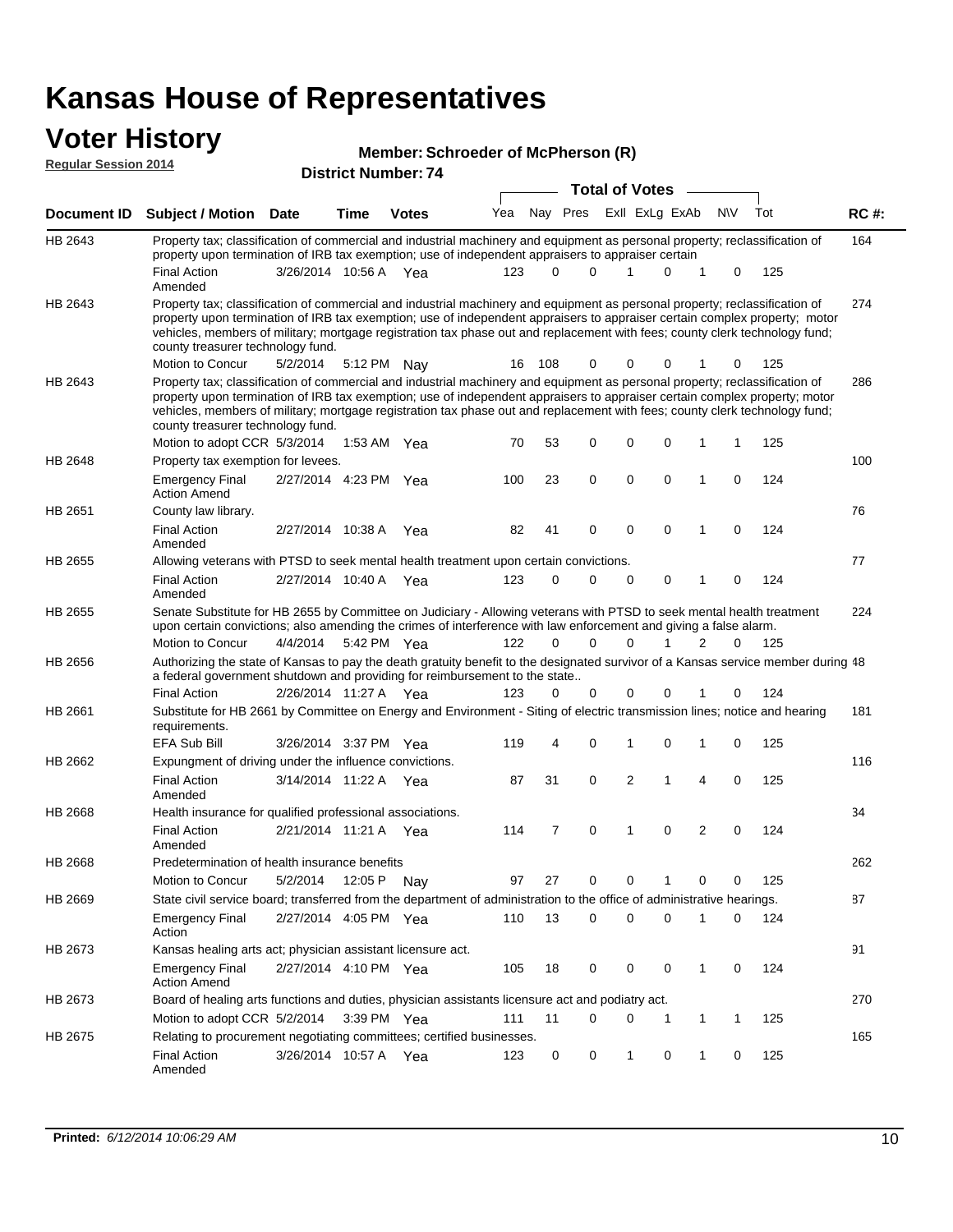#### **Voter History**

**Regular Session 2014**

#### **Member: Schroeder of McPherson (R)**

| negurur ocssion zo i <del>⊣</del> |                                                                                                                                                                                                                                                 |                       |             | <b>District Number: 74</b> |     |             |             |                       |             |                |             |     |             |
|-----------------------------------|-------------------------------------------------------------------------------------------------------------------------------------------------------------------------------------------------------------------------------------------------|-----------------------|-------------|----------------------------|-----|-------------|-------------|-----------------------|-------------|----------------|-------------|-----|-------------|
|                                   |                                                                                                                                                                                                                                                 |                       |             |                            |     |             |             | <b>Total of Votes</b> |             |                |             |     |             |
| <b>Document ID</b>                | <b>Subject / Motion Date</b>                                                                                                                                                                                                                    |                       | <b>Time</b> | <b>Votes</b>               | Yea |             | Nay Pres    | Exll ExLg ExAb        |             |                | <b>NV</b>   | Tot | <b>RC#:</b> |
| HB 2681                           | Substitute for HB2681 by Committee on Veterans, Military, and Homeland Security--Abolishing the Kansas commission on<br>veterans affairs; creating the Kansas commission on veterans affairs office within the executive branch of government.  |                       |             |                            |     |             |             |                       |             |                |             |     | 132         |
|                                   | Final Action Sub Bill 3/20/2014 11:18 A Yea                                                                                                                                                                                                     |                       |             |                            | 123 | $\Omega$    | 0           | $\Omega$              | 1           | 1              | 0           | 125 |             |
| HB 2681                           | Substitute for HB2681 by Committee on Veterans, Military, and Homeland Security - Abolishing the Kansas commission on<br>veterans affairs; creating the Kansas commission on veterans affairs office within the executive branch of government. |                       |             |                            |     |             |             |                       |             |                |             |     | 219         |
|                                   | Motion to Concur                                                                                                                                                                                                                                | 4/4/2014              | 11:41 A     | Yea                        | 122 | $\Omega$    | 0           | 1                     | 1           | 1              | 0           | 125 |             |
| HB 2684                           | Allocating moneys from driver's license fees to the judicial branch nonjudicial salary adjustment fund.                                                                                                                                         |                       |             |                            |     |             |             |                       |             |                |             |     | 78          |
|                                   | <b>Final Action</b>                                                                                                                                                                                                                             | 2/27/2014 10:41 A     |             | Nav                        | 93  | 30          | $\Omega$    | $\Omega$              | 0           | 1              | 0           | 124 |             |
| HB 2687                           | Unclaimed property act and hearings.                                                                                                                                                                                                            |                       |             |                            |     |             |             |                       |             |                |             |     | 59          |
|                                   | <b>Final Action</b>                                                                                                                                                                                                                             | 2/26/2014 11:44 A     |             | Yea                        | 119 | 4           | $\mathbf 0$ | $\mathbf 0$           | 0           | 1              | 0           | 124 |             |
| HB 2687                           | Unclaimed property act and hearings.                                                                                                                                                                                                            |                       |             |                            |     |             |             |                       |             |                |             |     | 251         |
|                                   | Motion to Concur                                                                                                                                                                                                                                | 5/1/2014              | 1:56 PM     | Yea                        | 125 | $\mathbf 0$ | $\mathbf 0$ | $\mathbf 0$           | 0           | 0              | 0           | 125 |             |
| HB 2689                           | Amending which convictions are counted for driving while license canceled, suspended or revoked.                                                                                                                                                |                       |             |                            |     |             |             |                       |             |                |             |     | 231         |
|                                   | <b>Final Action</b><br>Amended                                                                                                                                                                                                                  | 4/5/2014              | 10:23 A     | Yea                        | 121 | 0           | 0           | $\Omega$              | 0           | 4              | $\mathbf 0$ | 125 |             |
| HB 2693                           | Providing for testing by community colleges for commercial driver's licenses and allowing temporary commercial driver's<br>license holders the ability to drive class A commercial vehicles.                                                    |                       |             |                            |     |             |             |                       |             |                |             |     | 104         |
|                                   | <b>Emergency Final</b><br><b>Action Amend</b>                                                                                                                                                                                                   | 2/27/2014 4:28 PM Yea |             |                            | 123 | 0           | 0           | $\Omega$              | 0           | 1              | 0           | 124 |             |
| HB 2693                           | Senate Substitute for HB 2693 by Committee on Transportation - Providing for testing by community colleges for commercial<br>driver's licenses; entities serving as driver's licenses examiners.                                                |                       |             |                            |     |             |             |                       |             |                |             |     | 255         |
|                                   | Motion to adopt CCR 5/1/2014                                                                                                                                                                                                                    |                       |             | 4:42 PM Yea                | 125 | 0           | 0           | 0                     | $\Omega$    | 0              | 0           | 125 |             |
| HB 2715                           | Farm machinery and equipment annual highway permits, commercial drivers' license.                                                                                                                                                               |                       |             |                            |     |             |             |                       |             |                |             |     | 98          |
|                                   | <b>Emergency Final</b><br><b>Action Amend</b>                                                                                                                                                                                                   | 2/27/2014 4:21 PM Yea |             |                            | 123 | 0           | 0           | 0                     | $\mathbf 0$ | 1              | 0           | 124 |             |
| HB 2717                           | Registration of operators of assisted living, residential health care, home plus or adult day care facilities.                                                                                                                                  |                       |             |                            |     |             |             |                       |             |                |             |     | 175         |
|                                   | <b>Emergency Final</b><br><b>Action Amend</b>                                                                                                                                                                                                   | 3/26/2014 3:29 PM Yea |             |                            | 114 | 9           | $\Omega$    |                       | 0           | 1              | 0           | 125 |             |
| HB 2721                           | Substitute for Substitute for HB 2721 by Committee on Commerce, Labor and Economic Development †Enacting the<br>business entity standard treatment act.                                                                                         |                       |             |                            |     |             |             |                       |             |                |             |     | 117         |
|                                   | Final Action Sub Bill 3/14/2014 11:23 A Yea                                                                                                                                                                                                     |                       |             |                            | 118 | 0           | 0           | 2                     |             |                | 0           | 125 |             |
| HB 2721                           | Substitute for Substitute for HB 2721 by Committee on Commerce, Labor and Economic Development - Enacting the business 273<br>entity standard treatment act.                                                                                    |                       |             |                            |     |             |             |                       |             |                |             |     |             |
|                                   | Motion to Concur                                                                                                                                                                                                                                | 5/2/2014              |             | 3:59 PM Yea                | 122 | 0           | 0           | 0                     |             | 1              | 1           | 125 |             |
| HB 2724                           | Uniform commercial driver's license act; definition of tank vehicle.                                                                                                                                                                            |                       |             |                            |     |             |             |                       |             |                |             |     | 99          |
|                                   | <b>Emergency Final</b><br>Action                                                                                                                                                                                                                | 2/27/2014 4:22 PM Yea |             |                            | 122 | 1           | 0           | 0                     | $\mathbf 0$ | 1              | $\mathbf 0$ | 124 |             |
| <b>HB 2727</b>                    | Expiration of license plates and placards for individuals with disability.                                                                                                                                                                      |                       |             |                            |     |             |             |                       |             |                |             |     | 88          |
|                                   | <b>Emergency Final</b><br>Action                                                                                                                                                                                                                | 2/27/2014 4:06 PM Yea |             |                            | 123 | 0           | 0           | 0                     | 0           | 1              | 0           | 124 |             |
| HB 2728                           | Permits for the operation of salvage vehicles no longer required to be prepared in triplicate.                                                                                                                                                  |                       |             |                            |     |             |             |                       |             |                |             |     | 89          |
|                                   | <b>Emergency Final</b><br>Action                                                                                                                                                                                                                | 2/27/2014 4:07 PM Yea |             |                            | 122 | 1           | 0           | 0                     | 0           | 1              | 0           | 124 |             |
| HB 2728                           | Permits for the operation of salvage vehicles no longer required to be prepared in triplicate.                                                                                                                                                  |                       |             |                            |     |             |             |                       |             |                |             |     | 192         |
|                                   | Motion to Concur                                                                                                                                                                                                                                | 3/31/2014 11:43 A Yea |             |                            | 122 | 0           | 0           | 1                     | 0           | $\overline{2}$ | 0           | 125 |             |
| HB 2732                           | Sales tax authority for Rooks county for constructing or remodeling a jail facility.                                                                                                                                                            |                       |             |                            |     |             |             |                       |             |                |             |     | 232         |
|                                   | <b>Final Action</b>                                                                                                                                                                                                                             | 4/5/2014              |             | 10:24 A Yea                | 121 | 0           | 0           | 0                     | 0           | 4              | 0           | 125 |             |
| HB 2744                           | Insurance; coverage for autism spectrum disorder.                                                                                                                                                                                               |                       |             |                            |     |             |             |                       |             |                |             |     | 137         |
|                                   | <b>Final Action</b><br>Amended                                                                                                                                                                                                                  | 3/21/2014 10:14 A Yea |             |                            | 114 | 3           | 0           | 0                     | 1           | 6              | 1           | 125 |             |
| HB 2745                           | Tax lien on property voluntarily transferred.                                                                                                                                                                                                   |                       |             |                            |     |             |             |                       |             |                |             |     | 166         |
|                                   | <b>Final Action</b>                                                                                                                                                                                                                             | 3/26/2014 10:58 A     |             | Yea                        | 123 | 0           | 0           | $\mathbf{1}$          | 0           | 1              | 0           | 125 |             |

**Printed:**  $6/12/2014$  10:06:30 AM 11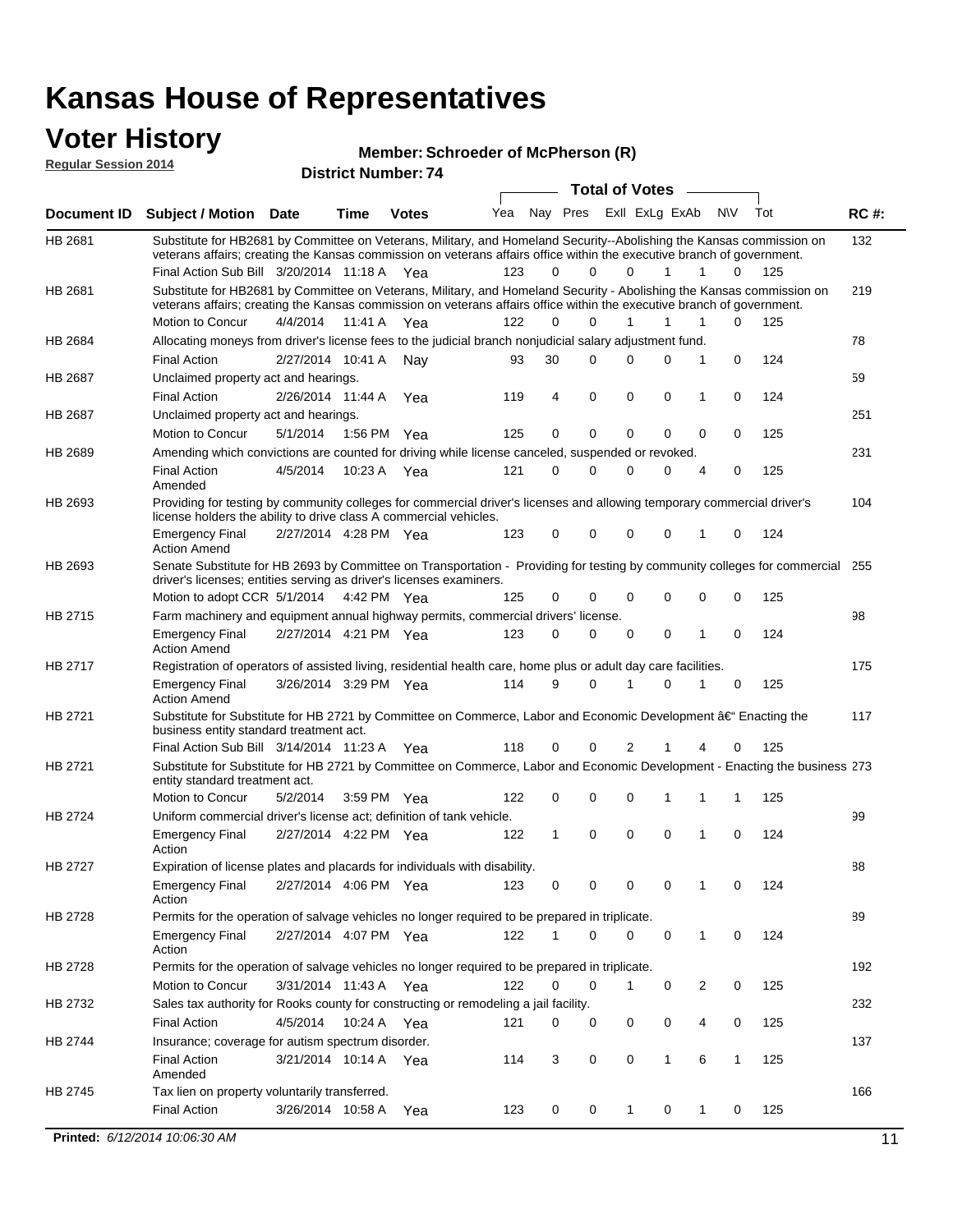### **Voter History**

**Regular Session 2014**

#### **Member: Schroeder of McPherson (R)**

|                    |                                                                                                                                                                                                                                      |                                                                                                                   |             |              |     | <b>Total of Votes</b> |          |   |  |                |                |             |     |             |
|--------------------|--------------------------------------------------------------------------------------------------------------------------------------------------------------------------------------------------------------------------------------|-------------------------------------------------------------------------------------------------------------------|-------------|--------------|-----|-----------------------|----------|---|--|----------------|----------------|-------------|-----|-------------|
| <b>Document ID</b> | <b>Subject / Motion Date</b>                                                                                                                                                                                                         |                                                                                                                   | Time        | <b>Votes</b> | Yea | Nav Pres              |          |   |  | Exll ExLg ExAb | <b>NV</b>      |             | Tot | <b>RC#:</b> |
| HB 2755            | Repealing the sunset on the Kansas taxpayer transparency act.                                                                                                                                                                        |                                                                                                                   |             |              |     |                       |          |   |  |                |                |             |     | 140         |
|                    | <b>Final Action</b>                                                                                                                                                                                                                  | 3/24/2014 10:13 A                                                                                                 |             | Yea          | 122 | 0                     | 0        | 0 |  | 0              | 3              | 0           | 125 |             |
| HB 2767            | State child death review board.                                                                                                                                                                                                      |                                                                                                                   |             |              |     |                       |          |   |  |                |                |             |     | 167         |
|                    | <b>Final Action</b><br>Amended                                                                                                                                                                                                       | 3/26/2014 10:59 A                                                                                                 |             | Yea          | 123 | 0                     | 0        | 1 |  | $\mathbf 0$    | 1              | 0           | 125 |             |
| <b>HCR 5029</b>    | Urging the Kansas bureau of investigation to establish a blue alert system for the state of Kansas.                                                                                                                                  |                                                                                                                   |             |              |     |                       |          |   |  |                |                |             |     | 95          |
|                    | <b>Emergency Final</b><br><b>Action Amend</b>                                                                                                                                                                                        | 2/27/2014 4:15 PM Yea                                                                                             |             |              | 121 | 2                     | 0        | 0 |  | 0              | 1              | 0           | 124 |             |
| <b>HCR 5031</b>    | Urging Congress to provide for the prompt payment of disability compensation to U.S. Veterans.                                                                                                                                       |                                                                                                                   |             |              |     |                       |          |   |  |                |                |             |     | 125         |
|                    | <b>Final Action</b>                                                                                                                                                                                                                  | 3/19/2014 11:21 A Yea                                                                                             |             |              | 122 | $\Omega$              | $\Omega$ | 0 |  | 1              | 2              | 0           | 125 |             |
| HR 6049            | disease.                                                                                                                                                                                                                             | Resolution encouraging the creation of a Kansas plan for comprehensive treatment of chronic obstruction pulmonary |             |              |     |                       |          |   |  |                |                |             | 109 |             |
|                    | <b>Emergency Final</b><br><b>Action Amend</b>                                                                                                                                                                                        | 3/6/2014                                                                                                          | 11:24 A     | Yea          | 120 | 0                     | 0        | 2 |  | 1              | $\overline{2}$ | $\mathbf 0$ | 125 |             |
| HR 6063            | Urging the President to extend the qualifications for the Women's Army Corps Service Medal.                                                                                                                                          |                                                                                                                   |             |              |     |                       |          |   |  |                |                |             |     | 143         |
|                    | <b>Final Action</b>                                                                                                                                                                                                                  | 3/25/2014 10:11 A Yea                                                                                             |             |              | 123 | $\Omega$              | $\Omega$ | 1 |  | $\Omega$       | 1              | 0           | 125 |             |
| SB 40              | House Substitute for SB 40 by Committee on Corrections and Juvenile Justice †Secretary of corrections; including juvenile<br>offenders in the prison made goods act; authorizing use of correctional industries funds for payment of |                                                                                                                   |             |              |     |                       |          |   |  |                |                |             |     | 123         |
|                    | Final Action Sub Bill 3/17/2014 11:23 A Yea                                                                                                                                                                                          |                                                                                                                   |             |              | 123 | 0                     | 0        | 0 |  | $\Omega$       | 2              | 0           | 125 |             |
| SB 54              | Medical assistance recovery program; rules and regulations.                                                                                                                                                                          |                                                                                                                   |             |              |     |                       |          |   |  |                |                |             |     | 174         |
|                    | <b>Emergency Final</b><br><b>Action Amend</b>                                                                                                                                                                                        | 3/26/2014 3:28 PM Yea                                                                                             |             |              | 95  | 28                    | 0        | 1 |  | 0              | 1              | 0           | 125 |             |
| SB 54              | Amendments to statutes regulating abortions.                                                                                                                                                                                         |                                                                                                                   |             |              |     |                       |          |   |  |                |                |             |     | 214         |
|                    | Motion to Adopt CCR 4/4/2014                                                                                                                                                                                                         |                                                                                                                   | 9:59 AM Yea |              | 112 | 11                    | 0        |   |  | $\mathbf 0$    | 1              | 0           | 125 |             |
| SB 63              | State use law; purchases by municipalities; committee sunset date and chairperson selection.                                                                                                                                         |                                                                                                                   |             |              |     |                       |          |   |  |                |                | 280         |     |             |
|                    | Motion to adopt CCR 5/2/2014                                                                                                                                                                                                         |                                                                                                                   |             | 8:52 PM Yea  | 124 | 0                     | 0        | 0 |  | 0              | 1              | 0           | 125 |             |
| SB 99              | Lobbyists defined.                                                                                                                                                                                                                   |                                                                                                                   |             |              |     |                       |          |   |  |                |                |             |     | 184         |
|                    | <b>Emergency Final</b><br>Action                                                                                                                                                                                                     | 3/26/2014 3:41 PM Yea                                                                                             |             |              | 117 | 6                     | 0        | 1 |  | 0              | 1              | 0           | 125 |             |
| SB 147             | House Substitute for SB 147 by Committee on Agriculture and Natural Resources †Amending the powers and duties of the 133<br>Kansas department of agriculture division of conservation and the state conservation commission.         |                                                                                                                   |             |              |     |                       |          |   |  |                |                |             |     |             |
|                    | Final Action Sub Bill 3/20/2014 11:19 A Yea<br>Amended                                                                                                                                                                               |                                                                                                                   |             |              | 123 | 0                     | $\Omega$ | 0 |  | 1              | 1              | 0           | 125 |             |
| <b>SB 218</b>      | House Substitute for SB 218 by Committee on Appropriations-Education; relating to the financing and instruction thereof;                                                                                                             |                                                                                                                   |             |              |     |                       |          |   |  |                |                |             |     | 226         |
|                    | making and concerning appropriations for the fiscal years ending June 30, 2014, and June 30, 2015, for certain agencies.<br>Final Action Sub Bill 4/4/2014                                                                           |                                                                                                                   |             | 6:17 PM Yea  | 91  | 31                    | $\Omega$ | 0 |  | 1              | $\overline{2}$ | $\Omega$    | 125 |             |
|                    | Amended                                                                                                                                                                                                                              |                                                                                                                   |             |              |     |                       |          |   |  |                |                |             |     |             |
| <b>SB 218</b>      | House Substitute for SB 218 by Committee on Appropriations-Education; relating to the financing and instruction thereof;                                                                                                             |                                                                                                                   |             |              |     |                       |          |   |  |                |                |             |     | 237         |
|                    | making and concerning appropriations for the fiscal years ending June 30, 2014, and June 30, 2015, for certain agencies.                                                                                                             |                                                                                                                   |             |              |     |                       |          |   |  |                |                |             |     |             |
|                    | Sub Motion to Adopt 4/6/2014 12:51 A Nay<br><b>CCR</b>                                                                                                                                                                               |                                                                                                                   |             |              | 55  | 67                    | 0        | 0 |  | 0              | 3              | 0           | 125 |             |
| SB 231             | House Substitute for SB 231 †Concerning valuation and appeals; renaming the state court of tax appeals; timing of<br>decisions.                                                                                                      |                                                                                                                   |             |              |     |                       |          |   |  |                |                |             |     | 134         |
|                    | Final Action Sub Bill 3/20/2014 11:21 A Yea<br>Amended                                                                                                                                                                               |                                                                                                                   |             |              | 123 | 0                     | 0        | 0 |  | 1              | 1              | 0           | 125 |             |
| SB 231             | House Substitute for SB 231 - Concerning valuation and appeals; renaming the state court of tax appeals; timing of<br>decisions                                                                                                      |                                                                                                                   |             |              |     |                       |          |   |  |                |                |             |     | 281         |
|                    | Motion to Adopt CCR 5/2/2014                                                                                                                                                                                                         |                                                                                                                   |             | 8:56 PM Yea  | 124 | 0                     | 0        | 0 |  | $\mathbf 0$    | 1              | 0           | 125 |             |
| SB 245             | House Substitute for SB 245 by Committee on Appropriations - Appropriations for FY 2014, FY 2015, and FY 2016 for the<br>department of corrections; capital improvement projects.                                                    |                                                                                                                   |             |              |     |                       |          |   |  |                |                |             |     | 13          |
|                    | Final Action Sub Bill 2/13/2014 11:34 A Yea<br>Amended                                                                                                                                                                               |                                                                                                                   |             |              | 79  | 41                    | 0        | 3 |  | 0              | 1              | 0           | 124 |             |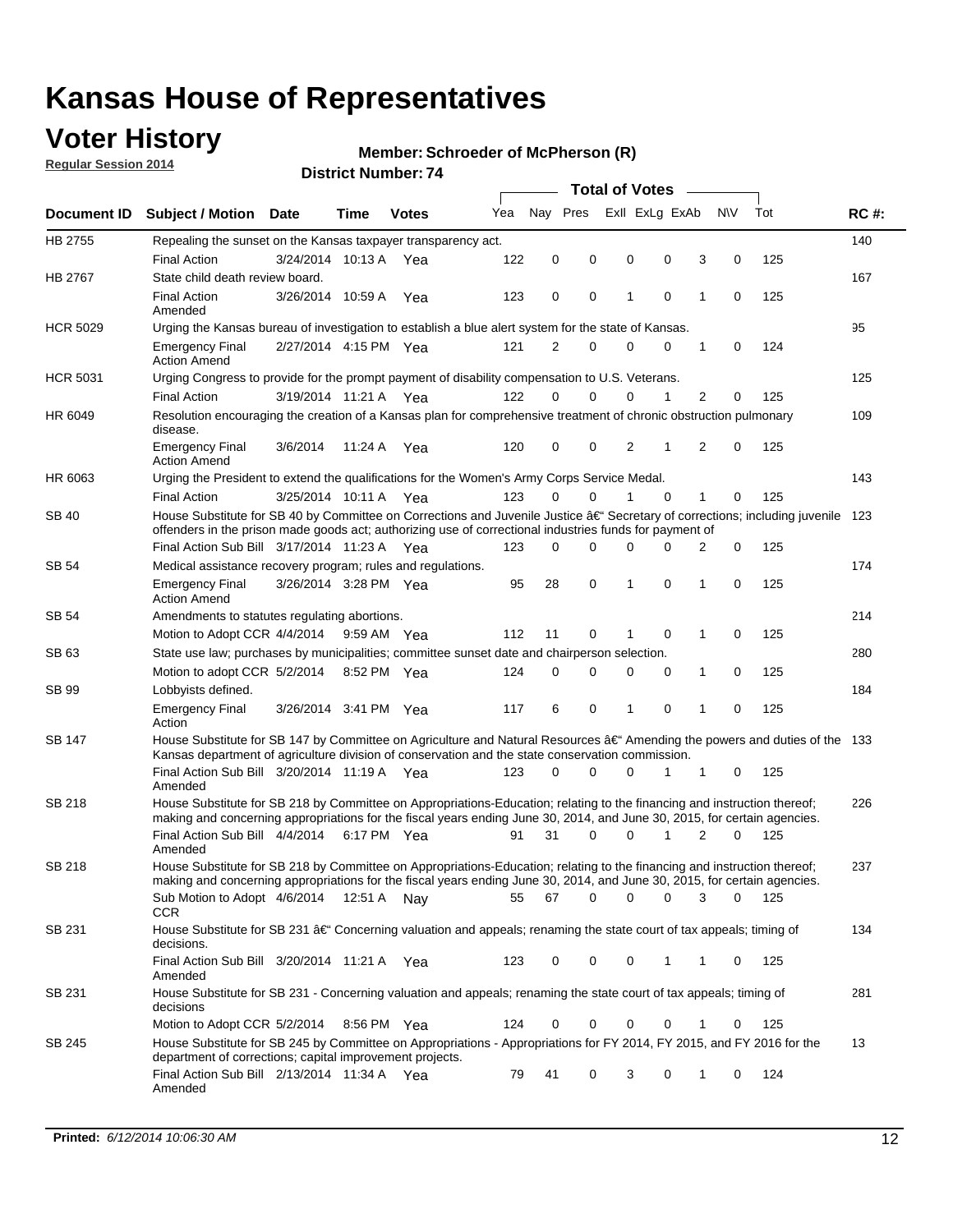#### **Voter History**

#### **Member: Schroeder of McPherson (R)**

**Regular Session 2014**

|               | <b>Total of Votes</b>                                                                                                                                                                                                                                                                                                                                                                                                                                                                                                                                                                                                                                                                                                                                                         |                       |      |              |  |     |             |             |  |                |             |                |           |     |             |
|---------------|-------------------------------------------------------------------------------------------------------------------------------------------------------------------------------------------------------------------------------------------------------------------------------------------------------------------------------------------------------------------------------------------------------------------------------------------------------------------------------------------------------------------------------------------------------------------------------------------------------------------------------------------------------------------------------------------------------------------------------------------------------------------------------|-----------------------|------|--------------|--|-----|-------------|-------------|--|----------------|-------------|----------------|-----------|-----|-------------|
|               | Document ID Subject / Motion Date                                                                                                                                                                                                                                                                                                                                                                                                                                                                                                                                                                                                                                                                                                                                             |                       | Time | <b>Votes</b> |  | Yea | Nay Pres    |             |  | Exll ExLg ExAb |             |                | <b>NV</b> | Tot | <b>RC#:</b> |
| <b>SB 245</b> | House Substitute for SB 245 by Committee on Appropriations - Education funding; relating to mineral production; creating the<br>mineral production education fund, crediting 20% of remainder from oil and gas tax into such fund, moneys expended on<br>education; abolishing the oil and gas valuation depletion trust fund; allowing the counties to retain funds already in such<br>county's oil and gas valuation depletion trust fund; concerning school financing sources; proceeds from the tax levied by a<br>school district under authority of K.S.A. 2013 Supp. 72-6431, remitted to the state treasury to the credit of the state school<br>district finance fund not to the district's general fund; making and concerning appropriations for fiscal year 2017. |                       |      |              |  |     |             |             |  |                |             |                |           |     | 258         |
|               | Motion to adopt CCR 5/1/2014 5:06 PM Yea                                                                                                                                                                                                                                                                                                                                                                                                                                                                                                                                                                                                                                                                                                                                      |                       |      |              |  | 88  | 37          | $\Omega$    |  | 0              | 0           | 0              | 0         | 125 |             |
| <b>SB 248</b> | Victim notification prior to release of certain inmates.                                                                                                                                                                                                                                                                                                                                                                                                                                                                                                                                                                                                                                                                                                                      |                       |      |              |  |     |             |             |  |                |             |                |           |     | 119         |
|               | <b>Final Action</b>                                                                                                                                                                                                                                                                                                                                                                                                                                                                                                                                                                                                                                                                                                                                                           | 3/17/2014 11:18 A Yea |      |              |  | 122 | 0           | 0           |  | 0              | 0           | 2              | 1         | 125 |             |
| SB 254        | Medical assistance recovery program; rules and regulations.                                                                                                                                                                                                                                                                                                                                                                                                                                                                                                                                                                                                                                                                                                                   |                       |      |              |  |     |             |             |  |                |             |                |           |     | 179         |
|               | <b>Emergency Final</b><br>Action                                                                                                                                                                                                                                                                                                                                                                                                                                                                                                                                                                                                                                                                                                                                              | 3/26/2014 3:34 PM Yea |      |              |  | 123 | $\mathbf 0$ | 0           |  | 1              | 0           | 1              | 0         | 125 |             |
| SB 256        | Attorney general; costs in criminal appeals.                                                                                                                                                                                                                                                                                                                                                                                                                                                                                                                                                                                                                                                                                                                                  |                       |      |              |  |     |             |             |  |                |             |                | 147       |     |             |
|               | <b>Final Action</b><br>Amended                                                                                                                                                                                                                                                                                                                                                                                                                                                                                                                                                                                                                                                                                                                                                | 3/25/2014 10:16 A     |      | Yea          |  | 119 | 4           | 0           |  | 1              | 0           | 1              | 0         | 125 |             |
| SB 256        | Amending the crime of mistreatment of a dependent adult; creating the crime of mistreatment of an elder person; amending<br>the crime of unlawful sexual relations; amending provisions relating to appearance bonds and surety regulation; amending<br>violations of the Kansas racketeer influenced and corrupt organization act; also concerning the attorney general, costs in<br>criminal appeals.                                                                                                                                                                                                                                                                                                                                                                       |                       |      |              |  |     |             |             |  |                |             |                |           |     | 236         |
|               | Motion to Adopt CCR 4/5/2014                                                                                                                                                                                                                                                                                                                                                                                                                                                                                                                                                                                                                                                                                                                                                  |                       |      | 6:52 PM Yea  |  | 118 | 4           | 0           |  | 0              | 0           | 3              | 0         | 125 |             |
| SB 258        | Amending the juvenile statute of limitations to match adult time limitations for sex crimes.                                                                                                                                                                                                                                                                                                                                                                                                                                                                                                                                                                                                                                                                                  |                       |      |              |  |     |             |             |  |                |             |                |           |     | 135         |
|               | <b>Final Action</b><br>Amended                                                                                                                                                                                                                                                                                                                                                                                                                                                                                                                                                                                                                                                                                                                                                | 3/20/2014 11:21 A Yea |      |              |  | 123 | 0           | $\mathbf 0$ |  | 0              | 1           | $\mathbf{1}$   | 0         | 125 |             |
| SB 258        | Relating to issuance of certificates of birth resulting in stillbirth.                                                                                                                                                                                                                                                                                                                                                                                                                                                                                                                                                                                                                                                                                                        |                       |      |              |  |     |             |             |  |                |             | 259            |           |     |             |
|               | Motion to Adopt CCR 5/1/2014                                                                                                                                                                                                                                                                                                                                                                                                                                                                                                                                                                                                                                                                                                                                                  |                       |      | 5:12 PM Yea  |  | 121 | 4           | 0           |  | 0              | $\mathbf 0$ | 0              | 0         | 125 |             |
| SB 263        | Establishing the military funeral honors fund under the adjutant general's office.                                                                                                                                                                                                                                                                                                                                                                                                                                                                                                                                                                                                                                                                                            |                       |      |              |  |     |             |             |  |                |             |                |           |     | 148         |
|               | <b>Final Action</b><br>Amended                                                                                                                                                                                                                                                                                                                                                                                                                                                                                                                                                                                                                                                                                                                                                | 3/25/2014 10:17 A Yea |      |              |  | 123 | 0           | 0           |  | 1              | 0           | 1              | 0         | 125 |             |
| SB 263        | Veterans and military matters; military honors fund; death gratuity; disabled veterans preference, state jobs and contracts;<br>schools on military reservations, funding.                                                                                                                                                                                                                                                                                                                                                                                                                                                                                                                                                                                                    |                       |      |              |  |     |             |             |  |                |             |                |           |     | 256         |
|               | Motion to adopt CCR 5/1/2014                                                                                                                                                                                                                                                                                                                                                                                                                                                                                                                                                                                                                                                                                                                                                  |                       |      | 4:47 PM Yea  |  | 124 | 0           | $\mathbf 0$ |  | 0              | 0           | 0              | 1         | 125 |             |
| SB 265        | Income definition for Homestead Refund eligibility.                                                                                                                                                                                                                                                                                                                                                                                                                                                                                                                                                                                                                                                                                                                           |                       |      |              |  |     |             |             |  |                |             |                |           |     | 113         |
|               | <b>Final Action</b><br>Amended                                                                                                                                                                                                                                                                                                                                                                                                                                                                                                                                                                                                                                                                                                                                                | 3/13/2014 11:23 A Yea |      |              |  | 121 | $\mathbf 0$ | 0           |  | 1              | 1           | $\overline{2}$ | 0         | 125 |             |
| SB 265        | Definition of income for homestead refund and SAFESR eligibility; income tax credits for adoption expenses and expenses to<br>make dwelling or facility accessible to persons with a disability; income tax deductions, self-employment taxes, expenses<br>related to organ donations, net gain on the sale of certain livestock; withholding, non-resident pass-through entity income;<br>Kansas taxpayer transparency act, sunset; sales tax exemptions.                                                                                                                                                                                                                                                                                                                    |                       |      |              |  |     |             |             |  |                |             |                |           |     | 227         |
|               | Motion to Adopt CCR 4/4/2014 6:29 PM Yea                                                                                                                                                                                                                                                                                                                                                                                                                                                                                                                                                                                                                                                                                                                                      |                       |      |              |  | 122 | 0           | 0           |  | 0              | 1           | 2              | 0         | 125 |             |
| SB 266        | Mineral severance tax return file date.                                                                                                                                                                                                                                                                                                                                                                                                                                                                                                                                                                                                                                                                                                                                       |                       |      |              |  |     |             |             |  |                |             |                |           |     | 114         |
|               | <b>Final Action</b><br>Amended                                                                                                                                                                                                                                                                                                                                                                                                                                                                                                                                                                                                                                                                                                                                                | 3/13/2014 11:24 A Yea |      |              |  | 121 | 0           | 0           |  | 1              | 1           | 2              | 0         | 125 |             |
| SB 266        | Severance tax return and payment dates; sales tax authority for Rooks county; property tax exemptions for certain donations<br>of land to the state and for amateur-built aircraft; sales tax exemptions for surface mining equipment and certain charitable<br>organizations.                                                                                                                                                                                                                                                                                                                                                                                                                                                                                                |                       |      |              |  |     |             |             |  |                |             |                |           |     | 266         |
|               | Motion to Adopt CCR 5/2/2014                                                                                                                                                                                                                                                                                                                                                                                                                                                                                                                                                                                                                                                                                                                                                  |                       |      | 3:19 PM Yea  |  | 122 | 1           | 0           |  | 0              | 1           | 1              | 0         | 125 |             |
| SB 267        | Insurance; excluding real estate from acceptable security deposits with the commissioner and requiring original handwritten<br>signatures on deposit forms.                                                                                                                                                                                                                                                                                                                                                                                                                                                                                                                                                                                                                   |                       |      |              |  |     |             |             |  |                |             |                |           |     | 144         |
|               | <b>Final Action</b>                                                                                                                                                                                                                                                                                                                                                                                                                                                                                                                                                                                                                                                                                                                                                           | 3/25/2014 10:12 A Yea |      |              |  | 123 | 0           | 0           |  | 1              | 0           | 1              | 0         | 125 |             |
| SB 268        | Insurance; Risk-based capital requirements.                                                                                                                                                                                                                                                                                                                                                                                                                                                                                                                                                                                                                                                                                                                                   |                       |      |              |  |     |             |             |  |                |             |                |           |     | 145         |
|               | <b>Final Action</b>                                                                                                                                                                                                                                                                                                                                                                                                                                                                                                                                                                                                                                                                                                                                                           | 3/25/2014 10:13 A     |      | Yea          |  | 123 | 0           | 0           |  | 1              | 0           | 1              | 0         | 125 |             |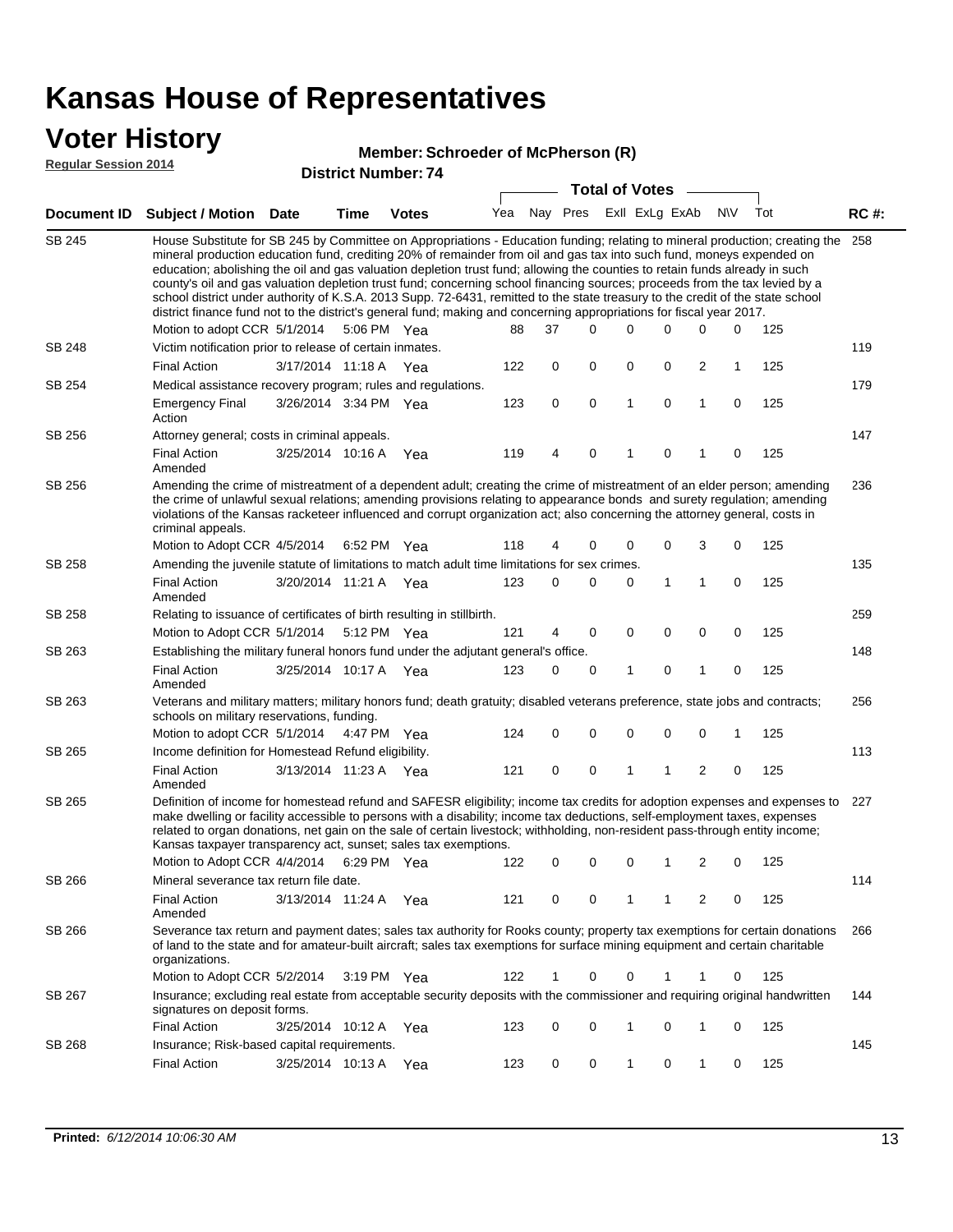### **Voter History**

**Regular Session 2014**

#### **Member: Schroeder of McPherson (R)**

|               |                                                                                                                                                                                    |                       |      |              |     | <b>Total of Votes</b> |             |                |              |   |             |     |             |  |
|---------------|------------------------------------------------------------------------------------------------------------------------------------------------------------------------------------|-----------------------|------|--------------|-----|-----------------------|-------------|----------------|--------------|---|-------------|-----|-------------|--|
| Document ID   | <b>Subject / Motion Date</b>                                                                                                                                                       |                       | Time | <b>Votes</b> | Yea | Nay Pres              |             | Exll ExLg ExAb |              |   | N\V         | Tot | <b>RC#:</b> |  |
| SB 271        | Amending the Kansas medicaid fraud control act.                                                                                                                                    |                       |      |              |     |                       |             |                |              |   |             |     | 176         |  |
|               | <b>Emergency Final</b><br><b>Action Amend</b>                                                                                                                                      | 3/26/2014 3:30 PM Yea |      |              | 123 | 0                     | 0           | 1              | 0            | 1 | $\mathbf 0$ | 125 |             |  |
| SB 271        | Amending the Kansas medicaid fraud control act.                                                                                                                                    |                       |      |              |     |                       |             |                |              |   |             |     | 228         |  |
|               | Motion to Adopt CCR 4/4/2014 6:33 PM Yea                                                                                                                                           |                       |      |              | 122 | 0                     | 0           | 0              | 1            | 2 | 0           | 125 |             |  |
| SB 272        | Eliminating the 3% limit on controlled shooting area acreage in a county.                                                                                                          |                       |      |              |     |                       |             |                |              |   |             |     | 149         |  |
|               | <b>Final Action</b>                                                                                                                                                                | 3/25/2014 10:19 A Yea |      |              | 123 | 0                     | 0           | 1              | 0            | 1 | $\mathbf 0$ | 125 |             |  |
| SB 273        | House Substitute for SB 273 by Committee on Transportation †Commercial vehicles; regulation and registration thereof.                                                              |                       |      |              |     |                       |             |                |              |   |             |     | 168         |  |
|               | Final Action Sub Bill 3/26/2014 11:00 A Yea<br>Amended                                                                                                                             |                       |      |              | 122 | 1                     | 0           | 1              | 0            | 1 | 0           | 125 |             |  |
| SB 273        | Regulation of commercial motor vehicles; exemption from rules and regulations of the Kansas corporation commission.                                                                |                       |      |              |     |                       |             |                |              |   |             |     | 265         |  |
|               | Motion to Adopt CCR 5/2/2014 3:10 PM Yea                                                                                                                                           |                       |      |              | 101 | 22                    | 0           | 0              | 1            | 1 | 0           | 125 |             |  |
| SB 274        | Political action committees, legislative leadership.                                                                                                                               |                       |      |              |     |                       |             |                |              |   |             |     | 169         |  |
|               | <b>Final Action</b><br>Amended                                                                                                                                                     | 3/26/2014 11:01 A Yea |      |              | 108 | 15                    | 0           | -1             | 0            | 1 | 0           | 125 |             |  |
| <b>SB 278</b> | Establishing the state board of veterinary examiners within the animal health division of the Kansas department of agriculture<br>for a two-year period.                           |                       |      |              |     |                       |             |                |              |   |             |     | 127         |  |
|               | <b>Final Action</b>                                                                                                                                                                | 3/19/2014 11:24 A     |      | Yea          | 122 | 0                     | 0           | 0              | 1            | 2 | 0           | 125 |             |  |
| SB 284        | Amending the Kansas 911 act.                                                                                                                                                       |                       |      |              |     |                       |             |                |              |   |             |     | 124         |  |
|               | <b>Final Action</b>                                                                                                                                                                | 3/17/2014 11:24 A     |      | Yea          | 121 | $\overline{2}$        | $\mathbf 0$ | $\mathbf 0$    | $\mathbf 0$  | 2 | 0           | 125 |             |  |
| SB 285        | Optometrists; prohibition against limiting payment for covered services to insurance plan amounts.                                                                                 |                       |      |              |     |                       |             |                |              |   |             |     | 150         |  |
|               | <b>Final Action</b><br>Amended                                                                                                                                                     | 3/25/2014 10:20 A     |      | Yea          | 123 | 0                     | 0           | $\mathbf{1}$   | 0            | 1 | 0           | 125 |             |  |
| SB 286        | Extending sunset date on certain agriculture fees from July 1, 2015, to July 1, 2019.                                                                                              |                       |      |              |     |                       |             |                |              |   |             |     | 151         |  |
|               | <b>Final Action</b><br>Amended                                                                                                                                                     | 3/25/2014 10:23 A Yea |      |              | 76  | 47                    | 0           | $\mathbf{1}$   | 0            | 1 | 0           | 125 |             |  |
| SB 286        | Agriculture; extending sunset date on certain agriculture fees from July 1, 2015, to July 1, 2018; national day of the cowboy;<br>establishing the local food and farm task force. |                       |      |              |     |                       |             |                |              |   |             |     | 264         |  |
|               | Motion to adopt CCR 5/2/2014 3:04 PM Yea                                                                                                                                           |                       |      |              | 102 | 21                    | 0           | 0              | 1            | 1 | 0           | 125 |             |  |
| SB 306        | Modernizing certain insurance laws to allow use of additional investments.                                                                                                         |                       |      |              |     |                       |             |                |              |   |             |     | 173         |  |
|               | <b>Emergency Final</b><br>Action                                                                                                                                                   | 3/26/2014 3:26 PM Yea |      |              | 123 | 0                     | 0           | 1              | $\mathbf 0$  | 1 | 0           | 125 |             |  |
| <b>SB 308</b> | Updating the Kansas no-call act.                                                                                                                                                   |                       |      |              |     |                       |             |                |              |   |             |     | 138         |  |
|               | <b>Final Action</b>                                                                                                                                                                | 3/21/2014 10:15 A     |      | Yea          | 117 | 0                     | 0           | 0              | $\mathbf{1}$ | 6 | 1           | 125 |             |  |
| SB 309        | Health insurance coverage for qualified professional associations.                                                                                                                 |                       |      |              |     |                       |             |                |              |   |             |     | 182         |  |
|               | <b>Emergency Final</b><br>Action                                                                                                                                                   | 3/26/2014 3:38 PM Yea |      |              | 122 | 1                     | 0           | 1              | 0            | 1 | 0           | 125 |             |  |
| SB 310        | Grand juries; crimes to consider; amendment of indictment.                                                                                                                         |                       |      |              |     |                       |             |                |              |   |             |     | 180         |  |
|               | <b>Emergency Final</b><br>Action                                                                                                                                                   | 3/26/2014 3:35 PM Yea |      |              | 122 | 1                     | 0           | 1              | 0            | 1 | 0           | 125 |             |  |
| SB 311        | Increasing the noneconomic damages cap and changing rules related to expert evidence.                                                                                              |                       |      |              |     |                       |             |                |              |   |             |     | 142         |  |
|               | <b>Final Action</b><br>Amended                                                                                                                                                     | 3/24/2014 10:17 A Yea |      |              | 119 | 3                     | $\Omega$    | 0              | 0            | 3 | 0           | 125 |             |  |
| SB 311        | Increasing the noneconomic damages cap, changing rules related to expert evidence and repealing statutes pertaining to<br>collateral source benefits.                              |                       |      |              |     |                       |             |                |              |   |             |     | 203         |  |
|               | Motion to adopt CCR 4/3/2014 6:15 PM Yea                                                                                                                                           |                       |      |              | 120 | 4                     | 0           | 0              | 0            | 1 | 0           | 125 |             |  |
| SB 321        | Return of premiums separate from notice of denial of coverage.                                                                                                                     |                       |      |              |     |                       |             |                |              |   |             |     | 146         |  |
|               | <b>Final Action</b>                                                                                                                                                                | 3/25/2014 10:15 A Yea |      |              | 123 | 0                     | 0           | 1              | 0            | 1 | 0           | 125 |             |  |
| SB 329        | Clarifying court orders relating to parents in juvenile offender cases.<br><b>Final Action</b><br>Amended                                                                          | 3/20/2014 11:23 A Yea |      |              | 123 | 0                     | 0           | 0              | 1            | 1 | 0           | 125 | 136         |  |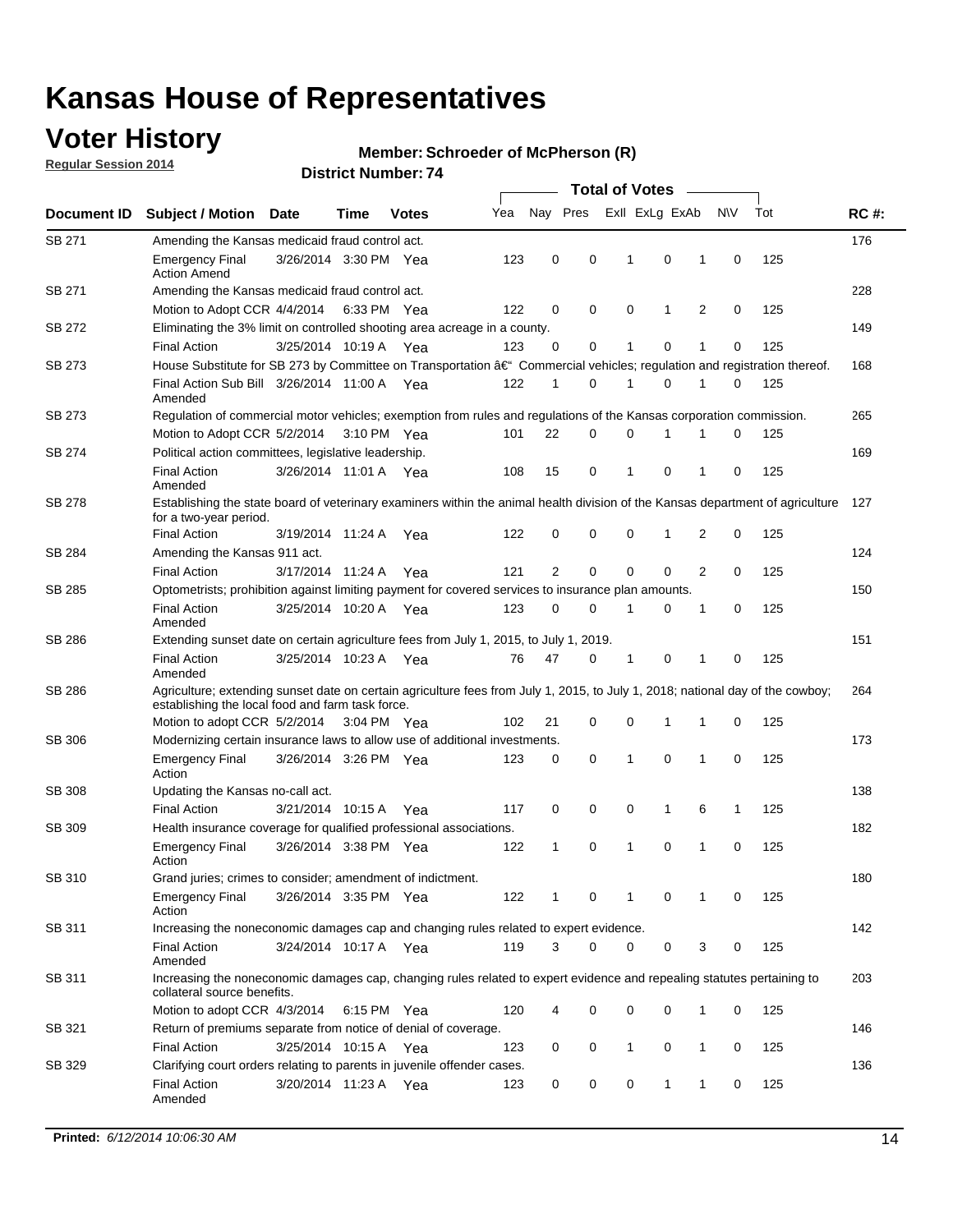#### **Voter History**

**Regular Session 2014**

**Member: Schroeder of McPherson (R)** 

|                 |                                                                                                                                                                           |                                              |             | DISTICT MAILING 1.74 |     |              |          | <b>Total of Votes</b> |   |                             |             |     |             |
|-----------------|---------------------------------------------------------------------------------------------------------------------------------------------------------------------------|----------------------------------------------|-------------|----------------------|-----|--------------|----------|-----------------------|---|-----------------------------|-------------|-----|-------------|
| Document ID     | <b>Subject / Motion Date</b>                                                                                                                                              |                                              | <b>Time</b> | <b>Votes</b>         | Yea |              | Nay Pres |                       |   | Exll ExLg ExAb              | <b>NV</b>   | Tot | <b>RC#:</b> |
| SB 329          | Clarifying court orders relating to parents in juvenile offender cases and changing the statute of limitations on certain juvenile<br>offenses.                           |                                              |             |                      |     |              |          |                       |   |                             |             |     | 242         |
|                 | Motion to adopt CCR 4/30/2014 3:23 PM Yea                                                                                                                                 |                                              |             |                      | 122 | $\mathbf{1}$ | 0        |                       | 1 | 0<br>1                      | 0           | 125 |             |
| SB 344          | Special permits, oversized loads, transportation of hay or feed stuffs.                                                                                                   |                                              |             |                      |     |              |          |                       |   |                             |             |     | 152         |
|                 | <b>Final Action</b><br>Amended                                                                                                                                            | 3/25/2014 10:24 A                            |             | Yea                  | 122 | $\mathbf{1}$ | 0        |                       | 1 | $\mathbf 0$<br>$\mathbf{1}$ | $\mathbf 0$ | 125 |             |
| SB 349          |                                                                                                                                                                           | 128<br>Boiler safety act; deputy inspectors. |             |                      |     |              |          |                       |   |                             |             |     |             |
|                 | <b>Final Action</b><br>Amended                                                                                                                                            | 3/19/2014 11:25 A                            |             | Yea                  | 119 | 3            | 0        |                       | 0 | $\overline{2}$<br>1         | 0           | 125 |             |
| SB 349          | Board of technical professions; recodification of professions and scope of practice, other; boiler safety act, deputy<br>inspectors.                                      |                                              |             |                      |     |              |          |                       |   |                             |             |     |             |
|                 | Motion to Adopt CCR 4/4/2014                                                                                                                                              |                                              | 10:02 A     | Yea                  | 112 | 11           | 0        |                       | 1 | 0<br>1                      | $\mathbf 0$ | 125 |             |
| SB 351          | Vehicle identification numbers; penalties; damages.                                                                                                                       |                                              |             |                      |     |              |          |                       |   |                             |             |     | 153         |
|                 | <b>Final Action</b>                                                                                                                                                       | 3/25/2014 10:25 A                            |             | Yea                  | 123 | 0            | 0        |                       | 1 | 0<br>$\mathbf{1}$           | $\mathbf 0$ | 125 |             |
| SB 357          | Increasing the number of allowable hunter education deferrals.                                                                                                            |                                              |             |                      |     |              |          |                       |   |                             |             |     | 154         |
|                 | <b>Final Action</b><br>Amended                                                                                                                                            | 3/25/2014 10:26 A                            |             | Nav                  | 97  | 26           | 0        |                       | 1 | $\mathbf 0$<br>$\mathbf 1$  | $\mathbf 0$ | 125 |             |
| SB 357          | 275<br>Authorizing land purchases by the state; amending process state uses to address seized wildlife; increasing the number of<br>allowable hunter education deferrals. |                                              |             |                      |     |              |          |                       |   |                             |             |     |             |
|                 | Motion to Adopt CCR 5/2/2014                                                                                                                                              |                                              | 7:53 PM Yea |                      | 113 | 11           | 0        |                       | 0 | 0<br>1                      | 0           | 125 |             |
| SB 359          | Relating to asbestos-related liability.                                                                                                                                   |                                              |             |                      |     |              |          |                       |   |                             | 177         |     |             |
|                 | <b>Emergency Final</b><br>Action                                                                                                                                          | 3/26/2014 3:32 PM Yea                        |             |                      | 94  | 29           | 0        |                       | 1 | $\mathbf 0$<br>$\mathbf{1}$ | $\mathbf 0$ | 125 |             |
| SB 367          | Creating the student data privacy act.                                                                                                                                    |                                              |             |                      |     |              |          |                       |   |                             |             |     | 186         |
|                 | <b>Emergency Final</b><br><b>Action Amend</b>                                                                                                                             | 3/26/2014 3:43 PM Yea                        |             |                      | 119 | 4            | 0        |                       | 1 | 0<br>1                      | $\mathbf 0$ | 125 |             |
| SB 367          | Creating the student data privacy act.                                                                                                                                    |                                              |             |                      |     |              |          |                       |   |                             |             |     | 245         |
|                 | Motion to adopt CCR 4/30/2014 3:41 PM Yea                                                                                                                                 |                                              |             |                      | 123 | 0            | 0        |                       | 1 | 0<br>1                      | $\Omega$    | 125 |             |
| SB 371          | Amending employment security law regarding disposition of penalty funds and disclosure of confidential information.                                                       |                                              |             |                      |     |              |          |                       |   |                             |             |     | 129         |
|                 | <b>Final Action</b>                                                                                                                                                       | 3/19/2014 11:27 A                            |             | Yea                  | 90  | 32           | 0        |                       | 0 | $\overline{2}$<br>1         | $\mathbf 0$ | 125 |             |
| SB 372          | Amending the shared work unemployment compensation program; layoff aversion.                                                                                              |                                              |             |                      |     |              |          |                       |   |                             |             |     | 155         |
|                 | <b>Final Action</b>                                                                                                                                                       | 3/25/2014 10:28 A                            |             | Yea                  | 123 | 0            | 0        |                       | 1 | 0<br>$\mathbf{1}$           | $\mathbf 0$ | 125 |             |
| SB 402          | Amending statutes related to the Kansas criminal justice information system committee.                                                                                    |                                              |             |                      |     |              |          |                       |   |                             |             |     | 178         |
|                 | <b>Emergency Final</b><br>Action                                                                                                                                          | 3/26/2014 3:33 PM Yea                        |             |                      | 123 | 0            | 0        |                       | 1 | 0<br>$\mathbf{1}$           | $\mathbf 0$ | 125 |             |
| SB 423          | Authorizing Department of Administration to sell Landon and Eisenhower state office buildings.                                                                            |                                              |             |                      |     |              |          |                       |   |                             |             |     | 233         |
|                 | <b>Final Action</b><br>Amended                                                                                                                                            | 4/5/2014                                     | 10:28 A     | Nay                  | 66  | 55           | 0        |                       | 0 | 0<br>4                      | 0           | 125 |             |
| SB 424          | Amending the statutory requirements for a valid hospital lien.                                                                                                            |                                              |             |                      |     |              |          |                       |   |                             |             |     | 183         |
|                 | <b>Emergency Final</b><br>3/26/2014 3:39 PM Yea<br>115<br>8<br>0<br>$\mathbf{1}$<br>0<br>$\mathbf{1}$<br>0<br>125<br>Action                                               |                                              |             |                      |     |              |          |                       |   |                             |             |     |             |
| <b>SCR 1618</b> | Substitute for SCR 1618 by Committee on Federal and State Affairs -- State constitutional amendment authorizing raffles.                                                  |                                              |             |                      |     |              |          |                       |   |                             |             |     | 170         |
|                 | Final Action Sub Bill 3/26/2014 11:06 A                                                                                                                                   |                                              |             | Nav                  | 102 | 19           | 2        |                       | 1 | 0<br>1                      | 0           | 125 |             |
| <b>SCR 1620</b> | Port authority; creation in Stafford, Kansas.                                                                                                                             |                                              |             |                      |     |              |          |                       |   |                             |             |     | 234         |
|                 | <b>Final Action</b>                                                                                                                                                       | 4/5/2014                                     | 10:29 A Yea |                      | 121 | 0            | 0        |                       | 0 | 0                           | 4<br>0      | 125 |             |